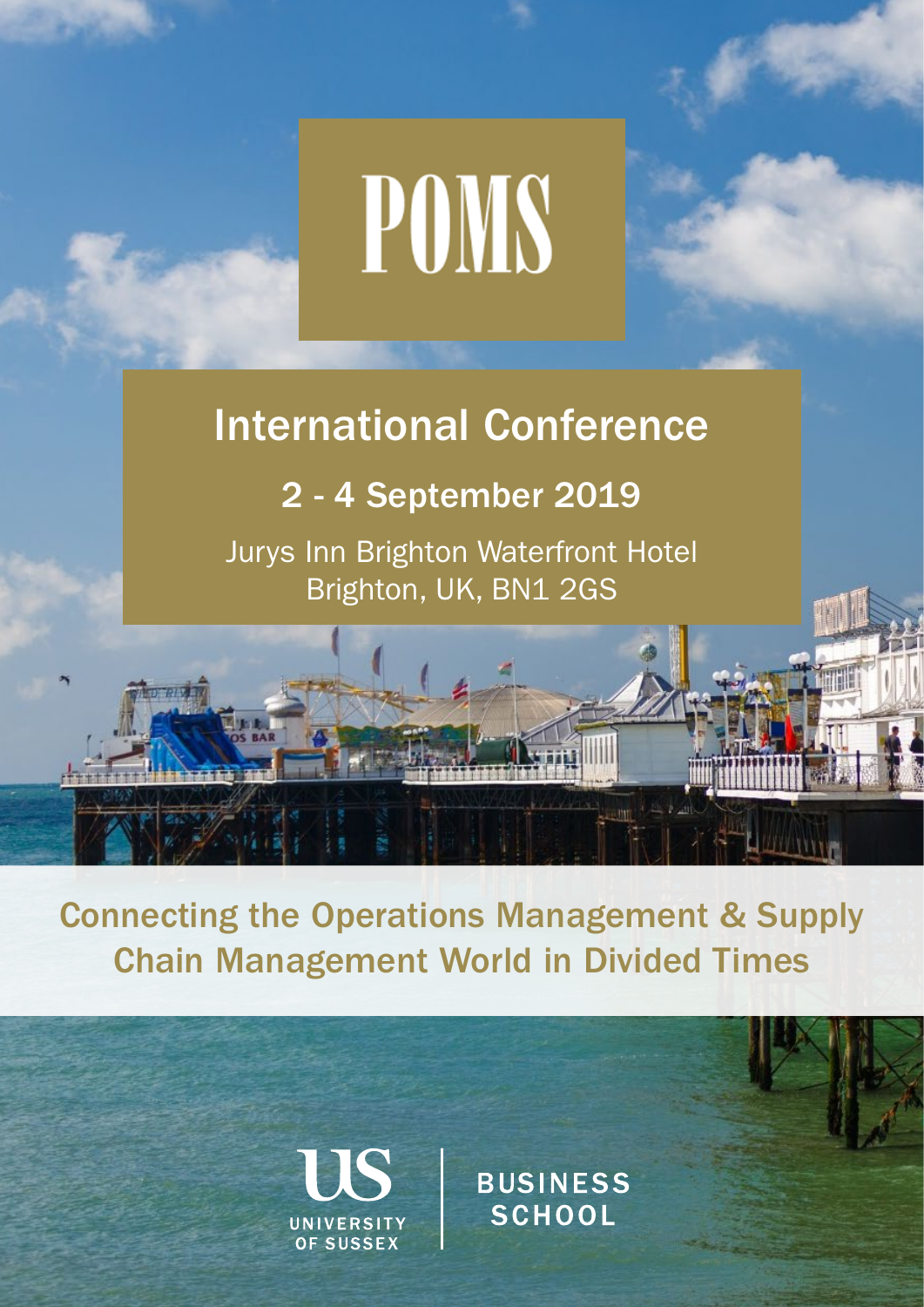# Programme overview

# Sunday 1st September

Pre-conference social meeting

| Time            | Activity                                 | Location                                       |
|-----------------|------------------------------------------|------------------------------------------------|
| 17.15 - 18:30   | Flight on the i360 - Complimentary       | British Airways i360, Lower Kings              |
| $18:30 - 19:00$ | Welcome reception, i360 - Complimentary  | Road, Brighton, BN1 2LN                        |
| $19:00 - 21:00$ | Informal dinner - Optional, own payments | Regency Restaurant, 131 Kings Road,<br>BN1 2HH |

# Monday 2nd September

| Time            | <b>Activity</b>                                                                                                                                          | Location                         |
|-----------------|----------------------------------------------------------------------------------------------------------------------------------------------------------|----------------------------------|
| $07:00 - 07:45$ | Morning yoga                                                                                                                                             | La Noblesse Room                 |
| $08:15 - 09:00$ | Registration and coffee                                                                                                                                  | Renaissance Foyer                |
| 09:00 - 09:20   | Welcome address                                                                                                                                          | Renaissance Room                 |
| $09:20 - 10:00$ | Keynote: Transformative Innovations in Healthcare Delivery:<br><b>Opportunities for High Impact Research</b><br>Kamalini Ramdas (London Business School) | Renaissance Room                 |
| $10:00 - 10:30$ | Coffee break                                                                                                                                             | Renaissance Foyer                |
| $10:30 - 12:00$ | Parallel sessions                                                                                                                                        | Various - see detailed programme |
| 12:00 - 13:00   | Lunch                                                                                                                                                    | Atrium Restaurant                |
| $13:00 - 14:30$ | Parallel sessions                                                                                                                                        | Various - see detailed programme |
| 14:30 - 15:00   | Coffee break                                                                                                                                             | Renaissance Foyer                |
| 15:00 - 16:30   | Parallel sessions                                                                                                                                        | Various - see detailed programme |
| 16:40 - 18:00   | <b>Conference Theme Panel. Plenary</b><br>Christoph Loch, L. Alan Winters and ManMohan Sodhi.<br>Chaired by Bart MacCarthy.                              | Renaissance Room                 |

# Tuesday 3rd September

| <b>Time</b>     | <b>Activity</b>                                                                                                   | Location                         |
|-----------------|-------------------------------------------------------------------------------------------------------------------|----------------------------------|
| $07:00 - 07:45$ | Morning jog along the seafront                                                                                    | Jury's Inn reception desk        |
| $08:30 - 09:00$ | Registration and coffee                                                                                           | Renaissance Foyer                |
| $09:00 - 09:45$ | Keynote: An Overview of POM Research on Disaster<br>Management<br>Sushil Gupta (Florida International University) | Renaissance Room                 |
| $09:45 - 10:30$ | Keynote: The impact of Analytics in Pricing: From Theory to<br><b>Practice</b><br>Georgia Perakis (M.I.T.)        | Renaissance Room                 |
| $10:30 - 11:00$ | Coffee break<br>Supply Chain 4.0 Hub - break out session                                                          | Renaissance Foyer                |
| $11:00 - 12:30$ | Parallel sessions                                                                                                 | Various - see detailed programme |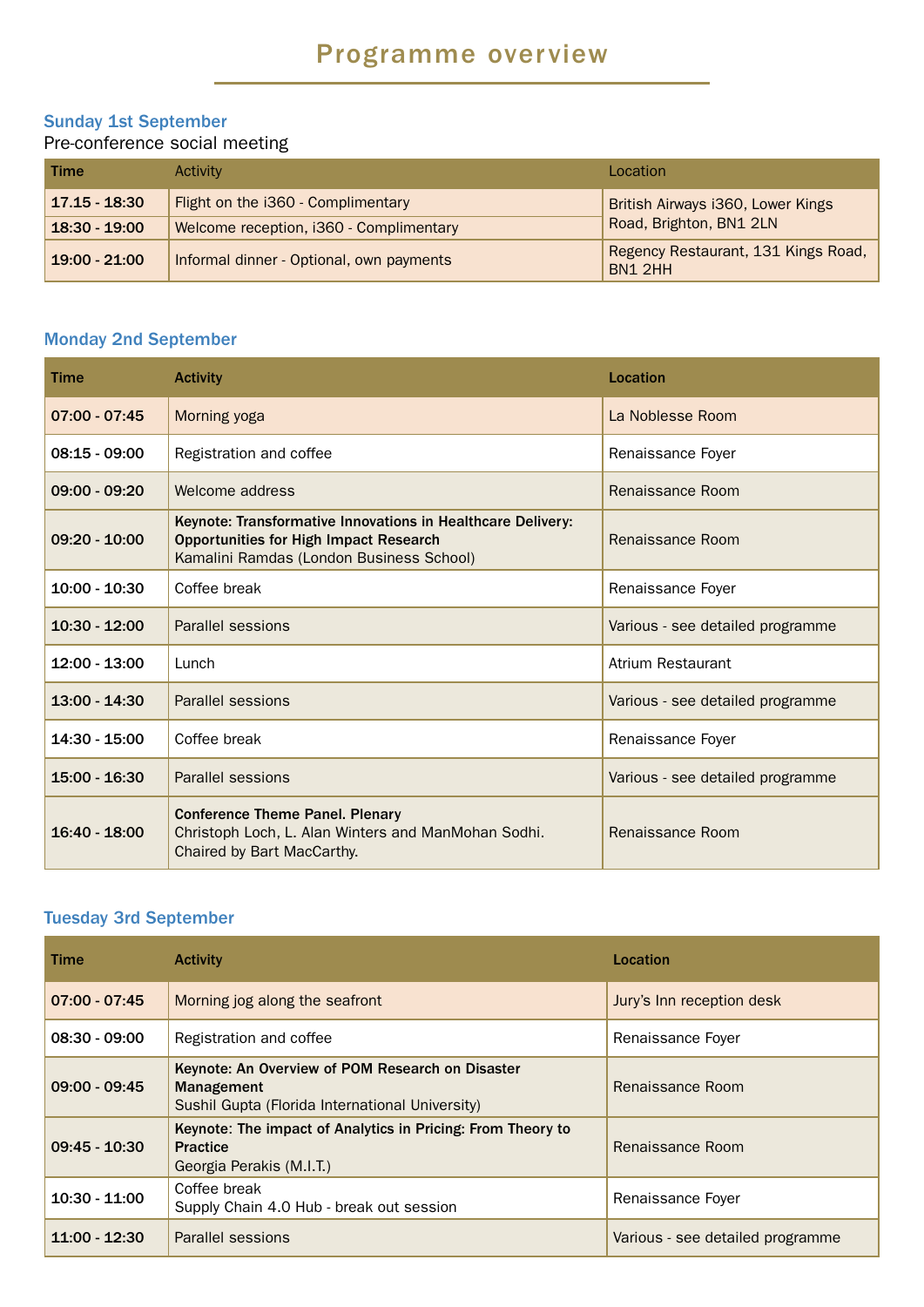# Tuesday 3rd September (continued)

| <b>Time</b>     | <b>Activity</b>                                                                                                                                                                                | Location                                                 |
|-----------------|------------------------------------------------------------------------------------------------------------------------------------------------------------------------------------------------|----------------------------------------------------------|
| $12:30 - 13:15$ | Lunch                                                                                                                                                                                          | Atrium Restaurant                                        |
| $13:15 - 14:15$ | Meet the Editors panel<br>Stefan Scholtes, ManMohan S. Sodhi, Suzanne de Treville,<br>Louise Knight, Reza Zanjirani Faharani, Vedat Verter.<br>Moderated by Constantin Blome and Feryal Erhun. | Renaissance Room                                         |
| 14:20 - 15:50   | Parallel sessions                                                                                                                                                                              | Various - see detailed programme                         |
| 15:50 - 16:10   | Coffee break                                                                                                                                                                                   | Renaissance Foyer                                        |
| $16:10 - 17:25$ | Parallel sessions                                                                                                                                                                              | Various - see detailed programme                         |
| $17:30 - 18:15$ | Keynote: Re-organizing Hospitals: An Operational Perspective<br>Stephan Scholtes (University of Cambridge Judge Business<br>School)                                                            | Renaissance Room                                         |
| $19:00 - 22:30$ | Conference dinner                                                                                                                                                                              | Brighton Beach Club, 26 Kings Road,<br>Brighton, BN1 2LN |

# Conference dinner venue

The Brighton Beach Club is a 10 minute walk along the promenade.

A group will leave the Jury's Inn Waterfront hotel at 18.50. Please meet at the entrance to the hotel if you would like to join the group. Alternatively, please make your own way to the venue.



# Wednesday 4th September

| <b>Time</b>     | <b>Activity</b>    | Location                         |
|-----------------|--------------------|----------------------------------|
| $09.00 - 09:30$ | Registration       | Renaissance Foyer                |
| $09:30 - 11.00$ | Parallel sessions  | Various - see detailed programme |
| $11.00 - 11.30$ | Coffee break       | Renaissance Foyer                |
| $11:30 - 12:45$ | Parallel sessions  | Various - see detailed programme |
| $12:45 - 13.00$ | Conference closing | Renaissance Room                 |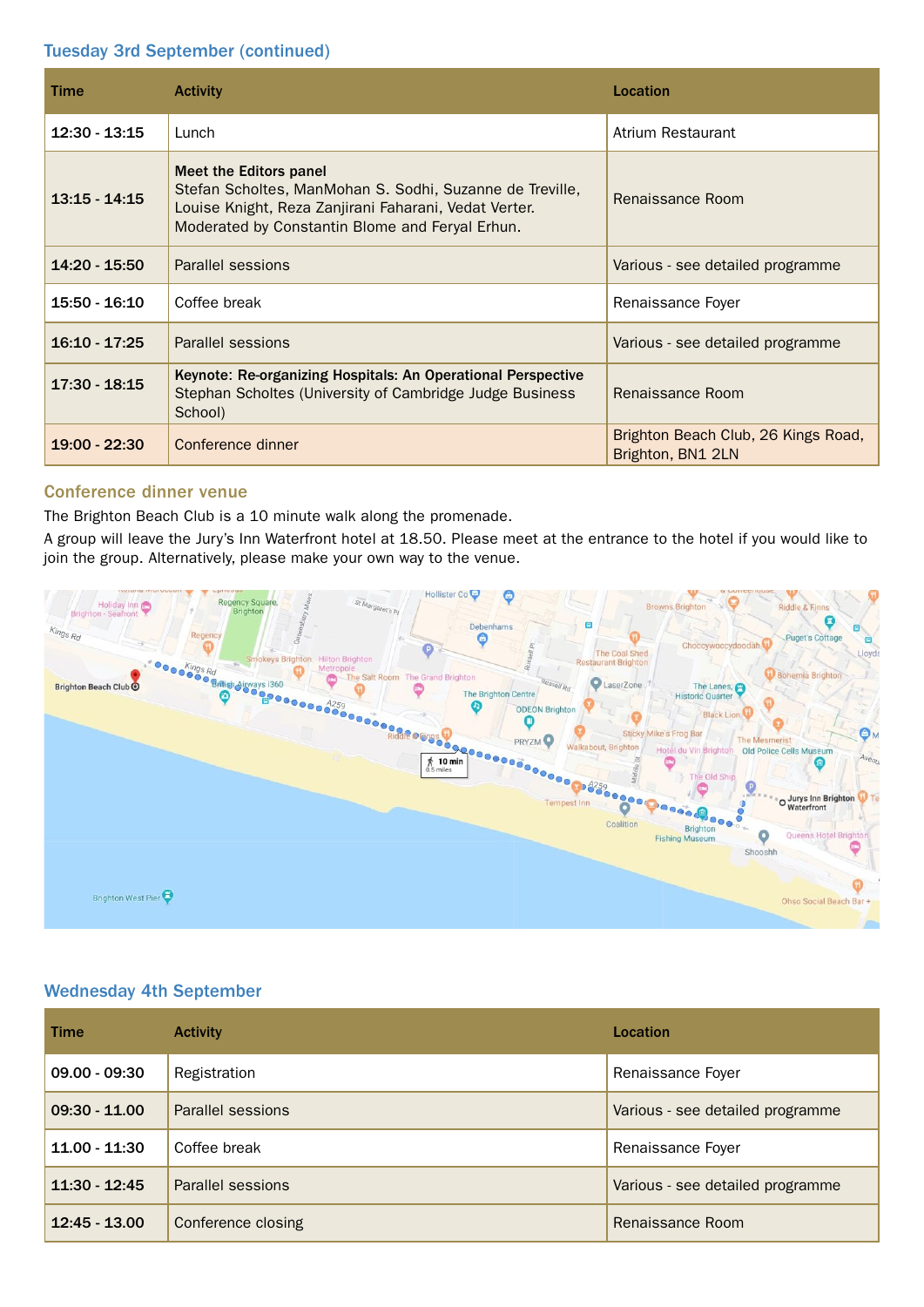# Welcome

A very warm welcome to the POMS 2019 international conference in Brighton (a.k.a. London by the sea).

The theme of this year's conference is connecting the operations and supply chain management world in divided times. We are living in an era of trade tensions, political uncertainty, and economic insecurity. There is a pressing need to identify ways for firms and supply chain actors to remain connected in the face of political and social upheaval. We call on you as operations and supply chain scholars to use this conference as an opportunity to share knowledge and build lasting networks. We offer in return keynote speeches from leading scholars in our field including Sushil Gupta (Florida International University), Georgia Perakis (MIT Sloan School of Management), Kamalini Ramdas (London Business School) and Stefan Scholtes (University of Cambridge Judge Business School). You will also have the opportunity to join inspiring debates during our special panels and tracks on topics as diverse as Industry 4.0 and Disaster Relief Operations. We look forward to your participation in a thought-provoking and intellectually stimulating conference!

Finally, we would like to thank our sponsors for facilitating an exciting conference.

# Conference Chairs:

Constantin Blome, University of Sussex Feryal Erhun, University of Cambridge Reza Zanjirani Farahani, Kingston University

# Associate Conference Chairs:

Sam Roscoe, University of Sussex Martin Schleper, University of Sussex Manish Shukla, Durham University

# Steering Committee:

Constantin Blome, University of Sussex Feryal Erhun, University of Cambridge Reza Zanjirani Farahani, Kingston University Sushil Gupta, Florida International University, and Executive Director, POMS

Nagesh Murthy, University of Oregon, and Associate Executive Director, Global Initiatives & Outreach, POMS Nada Sanders, Northeastern University, and President, POMS

Best wishes,

*The Organising Committee*



**BUSINESS SCHOOL** 

Sponsor:





Department of Management 香港城市大學 City University of Hong Kong

# Connectivity

# WiFi

Please connect to Jurys Inns Wi-Fi using an email address. There is no password required.

# **Twitter**

Please join the conversation about the conference on Twitter: #POMS19 Follow us on @SussexUBusiness for general updates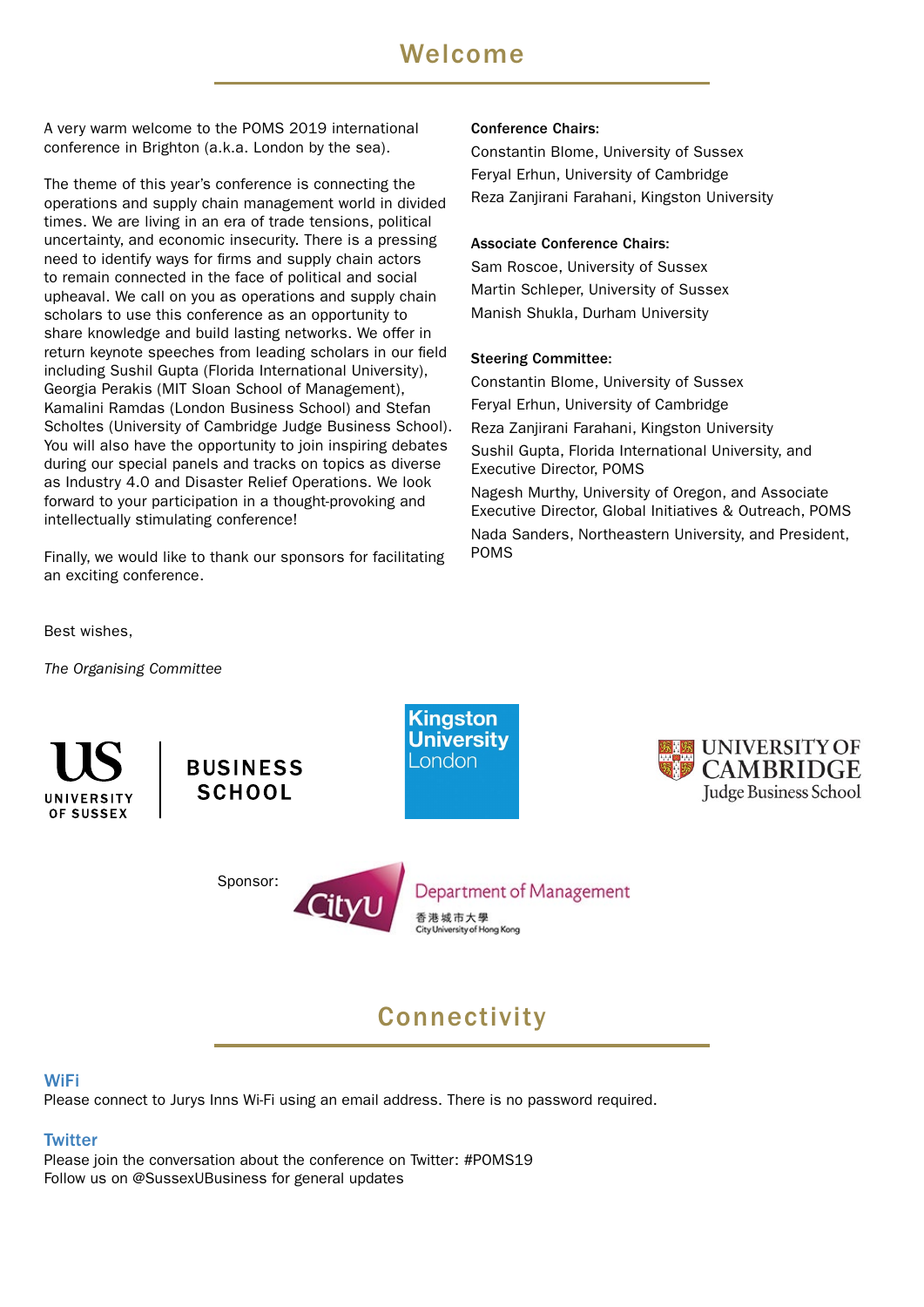

# Sushil K. Gupta

# Florida International University

Dr Sushil Gupta is a Professor in the Department of Information Systems and Business Analytics at Florida International University. His research interests include production scheduling, mathematical modeling, computer applications, and educational administration. Dr Gupta is one of the founding members of the Production and Operations Management Society (POMS) and has played a key role in its initiation, development and growth. He is the executive director of POMS since 1997 and he also serves on the advisory board of the *POMS* journal.



# Georgia Perakis

# MIT Sloan School Management

Georgia Perakis is the William F. Pounds Professor of Management, a Professor of Operations Research/Statistics and Operations Management, and the Co-Director of the Operations Research Center at the MIT Sloan School of Management. In her research, she investigates the theory and practice of analytics. She is particularly interested in how to solve complex and practical problems in pricing, revenue management, supply chains, logistics and energy applications among others. She currently serves as an associate editor for the flagship journals of the field.



# Kamalini Ramdas

# London Business School

Professor Kamalini Ramdas is Professor of Management Science and Operations at London Business School, and Deloitte Chair in Innovation and Entrepreneurship. Professor Ramdas is an expert in the innovation arena. Her current research examines new ways to create value through innovation, including: service innovation, operational innovation and business model innovation. Her expertise has seen her consult on innovation and operations management in a variety of industries, including healthcare, telecoms, consumer packaged goods and assembled products.



# Stefan Scholtes

# University of Cambridge Judge Business School

Stefan Scholtes is the Dennis Gillings Professor of Health Management and Director of the Centre for Health Leadership & Enterprise (CCHLE) at University of Cambridge Judge Business School. Stefan studies healthcare management and has specific interests in the transformation of local health ecosystems and in the determinants and consequences of clinical decisions in patient flow systems. He is the founding director of the Cambridge Centre for Health Leadership & Enterprise, chair of the board of Granta Medical Practices in Cambridgeshire and holds honorary appointments at Cambridge University Hospitals and the Royal Papworth Hospital.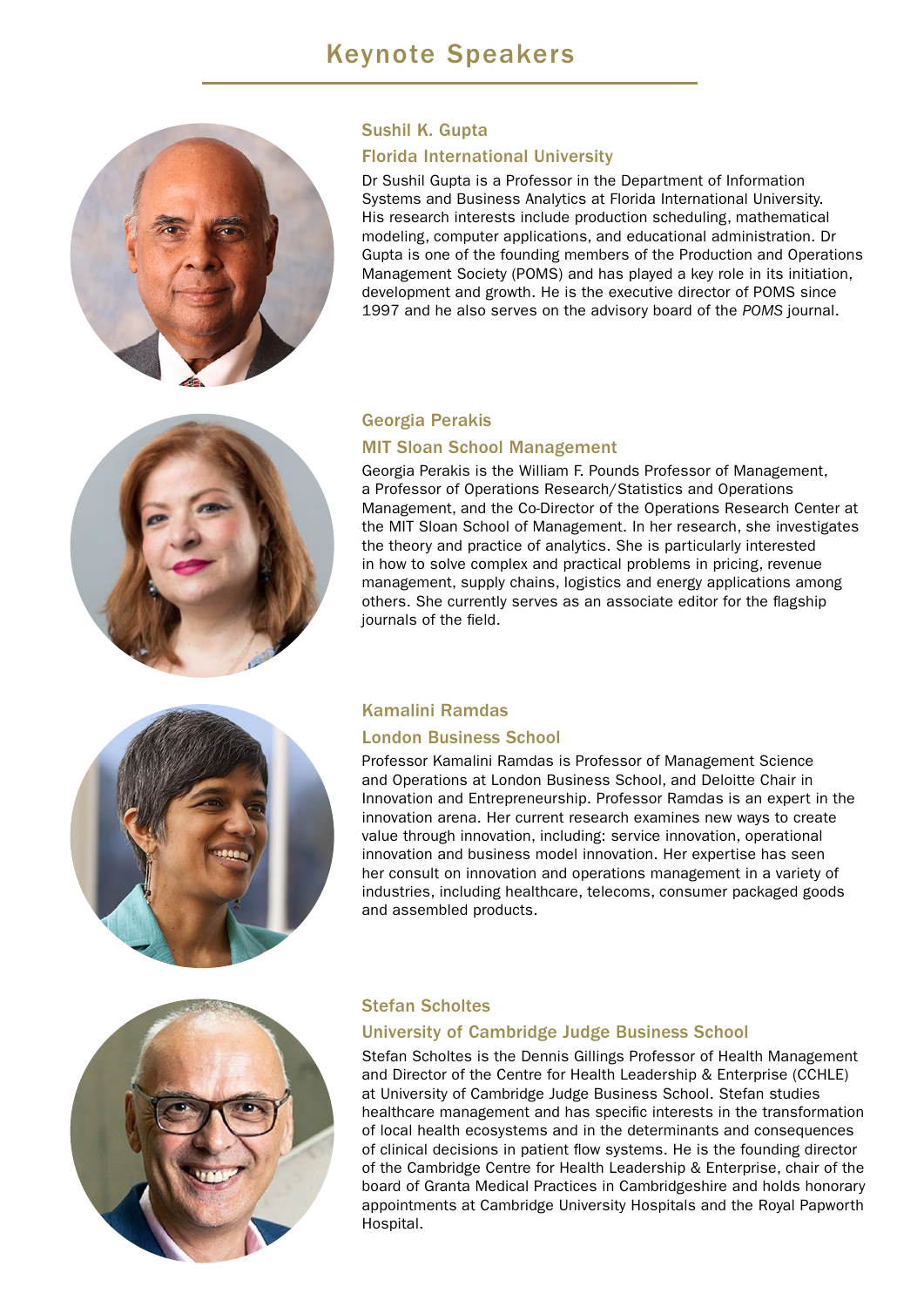# Monday 2nd, 16.40 - 18.00 *Renaissance Room*

# Conference Theme Panel

# Connecting Supply Chains in Divided Times: Supply Chains, Trump-Effect and Brexit

Christoph Loch (University of Cambridge Judge Business School), L. Alan Winters (Director of the UK Trade Policy Observatory, University of Sussex), ManMohan S. Sodhi (Cass Business School). Chaired by Bart MacCarthy (University of Nottingham).

# Tuesday 3rd, 11.00 - 12.30 *La Noblesse Room*

# The Future of Research in Humanitarian Operations

In this panel discussion we will have a conversation with leading researchers in humanitarian operations to set future research directions for this field. Potential topics will include appropriate methodologies, gaps in literature as well as newly developing areas such as public-private partnerships and the involvement of the commercial sector in humanitarian aid.

Nezih Altay (Driehaus College of Business Depaul University), Rameshwar Dubey (Montpellier Business School), Mahyar Eftekhar (Arizona State University), David Grant (Hanken School of Economics).

# Tuesday 3rd, 14.30 - 15.45 *Wordsworth Room*

# Performance-based contracting

In parallel with the increasing application of performance-based contracting (PBC) in practice, research has started to explore some relatively new and problematic aspects of implementing PBC. One of these aspects pertains to mitigating and accounting for the influence that buying firms and/or final customers have on the delivery and performance of services. Other aspects include the application of new technologies, such as remote diagnostics, which can help plan maintenance of assets and monitor performance – but at the same time create dilemmas around intellectual property and privacy.

Wendy van der Valk (Tilburg University), Kostas Selviaridis (Lancaster University), Finn Wynstra (Erasmus University Rotterdam).

# Tuesday 3rd, 13.15 - 14.15 *Renaissance Room*

Editorial Panel: How to foster bold, future guiding research?

# Editorial panel of leading international journals.

Stefan Scholtes (SE, Management Science), ManMohan S. Sodhi (Deputy Editor, POM), Suzanne de Treville (EIC, Journal of Operations Management), Louise Knight (EIC, Journal of Purchasing and Supply Management), Reza Zanjirani Faharani (AE, Transportation Research: Part E), Vedat Verter (EIC, Socio-Economic Planning Sciences). Moderated by Constantin Blome (EIC, IJOPM) and Feryal Erhun (AE, M&SOM).

# Wednesday 4th, 09.30 - 11.00 *Renaissance Room* **Renaissance Room** *Renaissance Room*

# How OM PhD students publish when doing their dissertation?

This panel intends to train Operations Management (OM) PhD students regarding publishing in OM journals. PhD students' journey in the OM field is described. The editor-in-chief of IJOPM shares the journal views on writing qualitative research papers. A senior editor from POM/MSOM explains these journals' views on quantitative research papers.

Constantin Blome (Univerity of Sussex Business School), Feryal Erhun (University of Cambridge), Reza Zanjirani Farahani, (Kingston University).

# Wednesday 4th, 11.30 - 12.45 *Renaissance Room*

# Practice-based research: Lessons learned for external research funding

The panel intends to familiarize academics with grant writing insights. Some exemplar finding bodies are introduced (including impact of Brexit on joint research proposals between UK and other European countries are explained). Operations Management experts share their experience with funding journey. Questions are answered through a panel discussion.

Nagesh Murthy (University of Oregon), Michael Bourlakis (Cranfield Management School), Lenny Koh (University of Sheffield Management Schoo), Malgorzata Gosia Czerwiec (UK Research Office).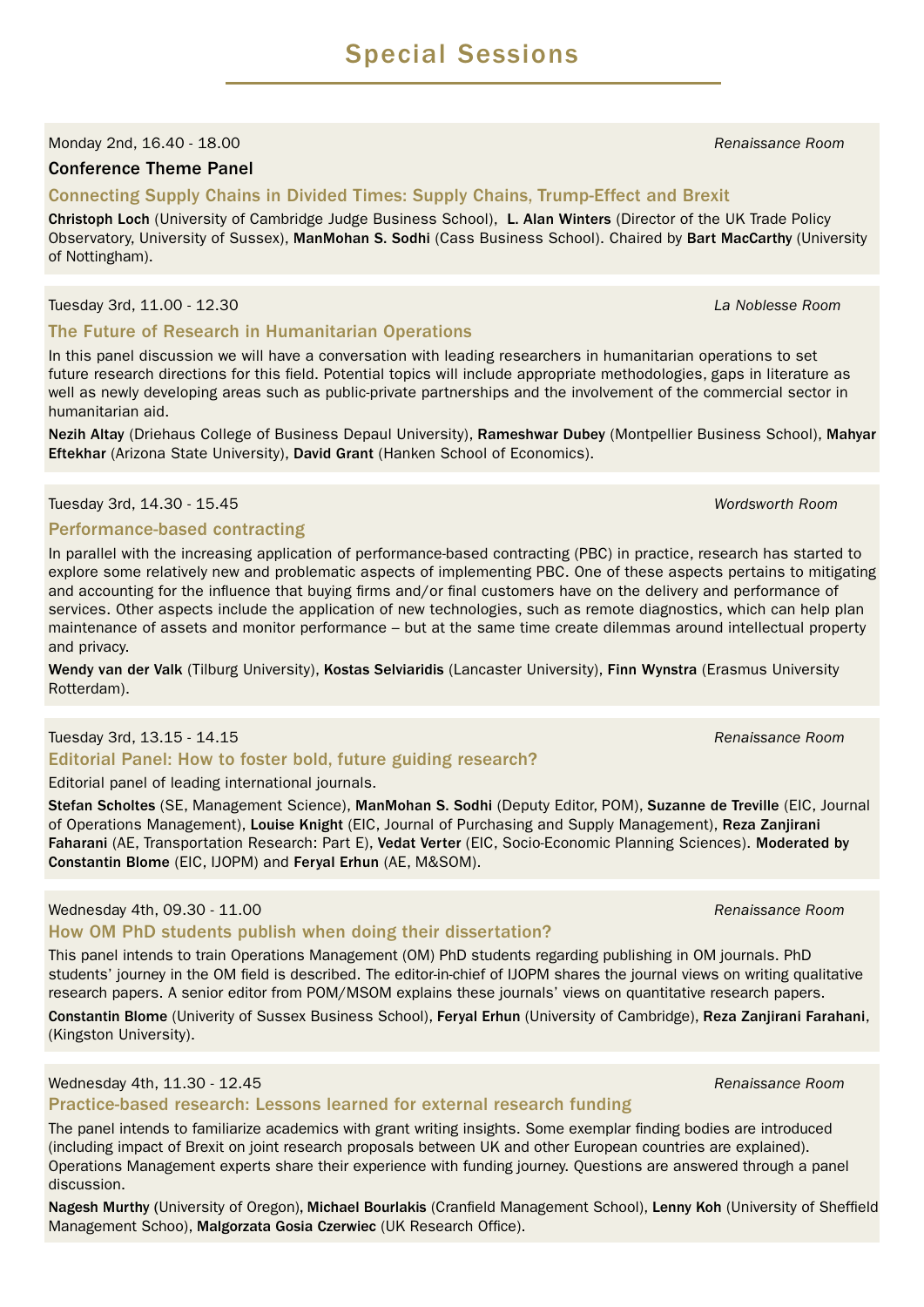# Artificial Intelligence and Data Analytics in Supply Chain Management

# Alexandra Brintrup - University of Cambridge

Artificial Intelligence is making an impact in various supply chain functions from forecasting demand with machine learning to automated pricing algorithms with agent-based systems. While large multinationals are showing signs of early adoption, academic discussion on the use and impact of AI technology in supply chains has been lagging behind, partly due to the interdisciplinary nature of the domain. This track aims to bring together researchers to discuss how AI is changing supply chains, novel applications and opportunities, as well as challenges and barriers to the adoption of AI technology.

# Strengthening Supply Chains Using Blockchain Applications

Yavuz Gunalay - Bahcesehir University Samir Dani - University of Huddersfield

In this special track we aim to discuss the impact of new information technologies, specifically block chain applications, on supply chain and logistics operations. Both theoretical and practical papers on the implementation of blockchain in supply chain and operations management are welcomed.

# Operations Management in Emergencies

# Tobias Andersson Granberg - Linköping University

This special track encompasses operations management for emergencies, ranging from daily accidents and emergency medical events, to larger events, like medium-sized forest fires and storms, to disasters. Particularly encouraged are contributions covering both daily emergencies and disasters, using the same or similar theories, models or methods.

# The Application of Industry 4.0 Technologies in the Supply **Chain**

Yu (Jack) Gong - Southampton University

Fu (Jeff) Jia - The York Management School, University of York

This special track intends to advance the Production and Operations Management field through understanding the effects of the application of Industry 4.0 technologies (additive manufacturing/3D printing, intelligent manufacturing, internet-of-things, big data and etc.) on operations and supply chains.

# Servicizing and OM

Hamid Noori - Lazaridis School of Business & Economics, Wilfrid Laurier University

'Servicization' has been gaining traction both in OM literature and in practice as a novel approach to promote environmental sustainability. However, the message regarding the potential of servicizing as a business model can seem to be muddled in a large amount of definitions and different contexts (see, e.g., Agrawal and Bellos, 2016). This special track focuses on leveraging technology, best practice business processes and decision making models that would lead to more profitable and sustainable servicizing business model.

# Managing Supply Chain Risk in Divided Times

# Abhi Ghadge - Cranfield University Nachiappan Subramanian - University of Sussex

This special track will discuss how firms are managing supply chain risks in an era of geopolitical instability including international trade disputes (USA-China), labour disruptions (Gilets Jaunes) and political disruptions (Brexit). Other supply chain risk topics will also be discussed from a range of conceptual, theoretical and empirical papers.

# How Social Media are Transforming Operations Management

T. C. E. Cheng - The Hong Kong Polytechnic University Hugo K. S. Lam - University of Liverpool Andrew C. Lyons - University of Liverpool Andy C. L. Yeung - The Hong Kong Polytechnic University

Social media have been transforming politics, social norms, and the way we communicate, but do they have a similar transformative effect on operations management? This special track welcomes submissions that advance our understanding of how social media transform various aspects of operations management such as innovation management, new product development, quality management, demand forecasting, inventory management, healthcare management, disaster management, risk management, and supply chain management.

# Supply Chain and Operations Management in Emerging Economies

# Adegoke Oke - Arizona State University

Increasing attention and focus on developing countries calls for the need to effectively include these countries in global supply chains. Developing countries are not only target markets for products but are fast becoming producers. We invite empirical studies and submissions that investigate supply chain and operations management practices in developing countries with particular focus on the influence of contextual factors.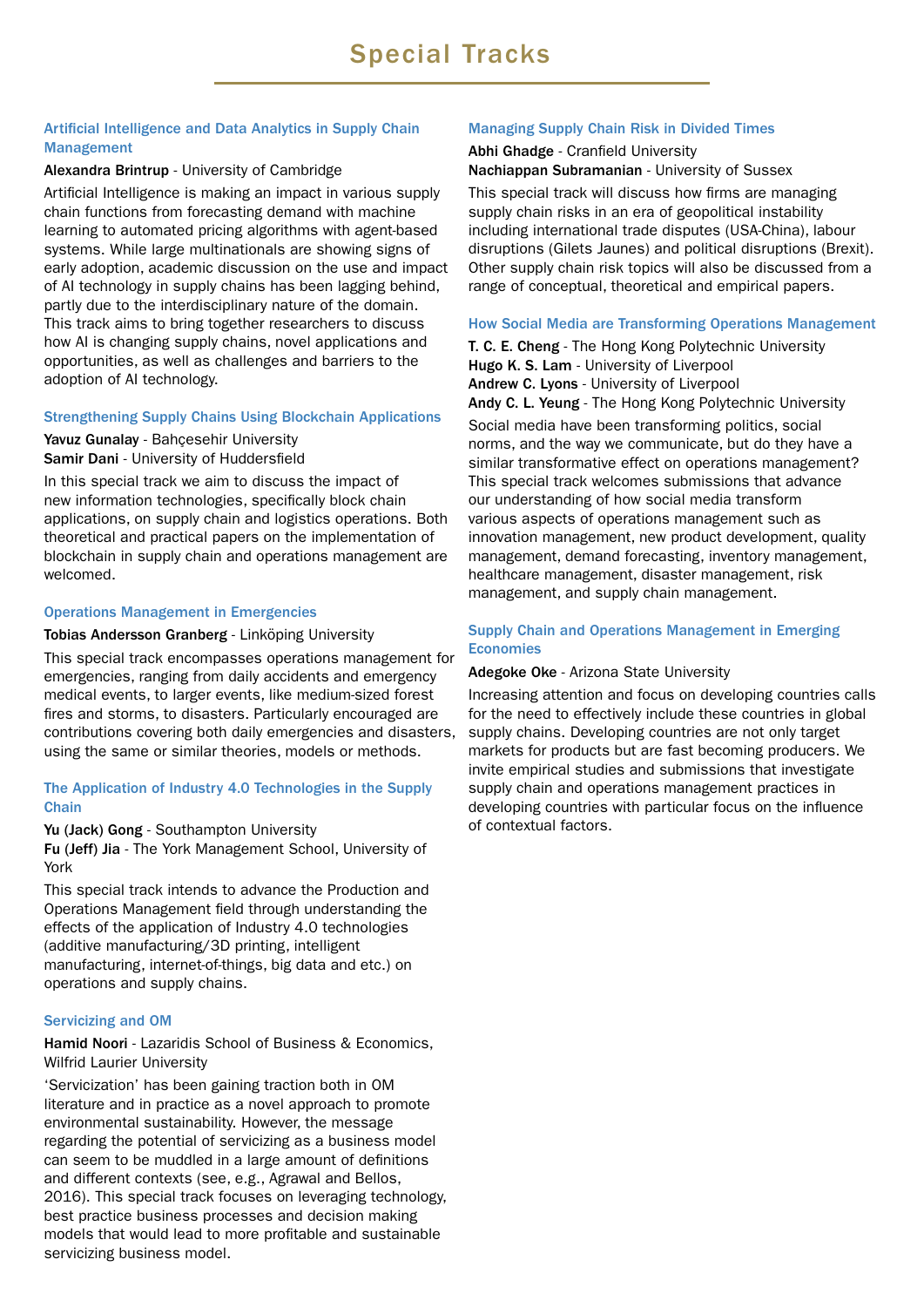# Monday 2nd September 10:30 - 12:00 - parallel sessions

# Managing Supply Chain Risk in Divided Times (1) Session Chair: Nachiappan Subramanian

#### *Renaissance Room*

#### Investigating the impacts of Brexit on manufacturing supply chain location decision

Political and economic uncertainty related to Brexit forces companies to prepare for unknown outcomes. Reconfigurations of supply chains are likely to affect the UK. Through a Delphi approach utilizing the insights from domain experts, this study illuminates the driving factors, relationships, and likely consequences on manufacturing supply chain location decisions.

Hamid Moradlou (Cranfield School of Management), Hendrik Reefke (Cranfield School of Management), Heather Skipworth (Cranfield School of Management), Wendy Tate (University of Tennessee)

#### Achieving Supply Chain Resilience: An Empirical Perspective

The impact of logistics capabilities (LCs) on supply chain resilience (SCRES) was examined in the UK logistics industry using an online survey questionnaire (n=175) to collect data. Results using structural equation modelling (SEM) show that certain LCs positively affect SCRES whereas risks associated with supply chains have negative effects on SCRES.

Shehzad Ahmed (University of the West of Scotland), David Menachof (Florida Atlantic University)

#### Social network analysis for investigating the impact of supply chain disruptions

In order to investigate how different supply chain relationships effect disruption management, mixed methods social network analysis is applied to study the impact of the 2016 Kumamoto earthquake on Toyota. This research uses annual reports and news articles to assess how Toyota's supply chain network responded to this incident.

James Whiteside (University of Huddersfield), Samir Dani (University of Huddersfield)

## Behavioral Operations (1) Session Chair: Sam Kirshner

#### *Shelley Room*

#### Measuring Demand Chasing

Previous research recommended using correlation of orders with lagged demand to measure chasing behaviour, claiming that regression approaches are prone to false positives. Using a numerical study and two empirical datasets, we demonstrate that regression outperforms correlation in classifying demand chasing and capturing the costs of this behaviour.

Sam Kirshner (University of New South Wales Business School), Brent Moritz (Penn State Smeal College of Business)

#### How Observed Queue Length and Service Times Drive Queue Behavior in the Lab

We study join and renege decisions by subjects from a single server, observable queue via lab experiments. We explore the role observed queue length and observed service times play on these decisions. We provide evidence for a queue length effect, and faster or slower than expected progress rate on patience.

Zeynep Aksin (Koç University), Busra Gencer (HEC Lausanne), Evrim Gunes (Koç University)

#### The behavioural knapsack problem: Evidence of a fundamental bias in project selection

Project selection is arguably the most important application of the knapsack problem in management. Governments, businesses and consumers across the world allocate huge amounts of money on projects under a fixed budget. We study cognitive biases for the underlying knapsack optimisation problem.

Tom Pape (University of Cambridge), Stylianos Kavadias (University of Cambridge), Svenja Sommer (HEC Paris)

## Sustainable Operations and SCM (1) Session Chair: Tao Lu

#### *Tennyson Room*

#### Sourcing from a Self-Reporting Supplier? Strategic Communication of Social Responsibility in a Supply Chain

We examine whether supplier's social responsibility (SR) risk can be credibly self-reported through unverifiable communication (i.e., cheap talk). We prove that truthful communication can occur when the buyer can audit (imperfectly) the supplier and the buyer's end market is sensitive to SR violations, and that a cheaper or more accurate audit capability may not benefit the buyer.

Tao Lu (Rotterdam School of Management), Brian Tomlin (Dartmouth College)

#### Sustainable or Not? Role of Valuation Uncertainty and Operational Flexibility on Product Line Design

Increasing consumer interest in healthy foods and eco-friendly food production (i.e. sustainability) has led food companies to rethink their product line design and balance products' taste and sustainability quality dimensions. This paper investigates the optimal product line design under uncertainty about consumer's willingness-to-pay for sustainability and reveals the associated trade-offs.

Iva Rashkova (Washington University in St Louis), Lingxiu Dong (Washington University in St Louis), Weiqing Zhang (Washington University in St Louis)

#### The effect of the consolidated supply chain sustainability management of buyers on the market value of suppliers

This research uses an event study sample of 746 suppliers to analyze financial performance when buyers consolidate supply chain sustainability management (SCSM) in groups. We find that the consolidated SCSM has a more negative impact on suppliers as does long buyer-supplier relationship and high inventory slack.

Jason X. Wang (University of Huddersfield), Lincoln C. Wood (University of Otago), Karin Olesen (University of Auckland), Torsten Reiner (Curtin University)

Operations Management in Emerging Economies (1) Session Chair: Adegoke Oke

#### *Wordsworth Room*

#### Sharing economy in organic food supply chains: A pathway to sustainable development

Due to the nature of their farm holdings, smallholders in developing economies face significant challenges. We examine how agricultural cooperatives can employ Sharing Economy (SE) to facilitate collaboration across Organic Food Supply Chains. Using cooperative game theory, we propose an SE approach that helps smallholders share and cooperatively use production and transportation resources.

Sean (Sobhan) Asian (La Trobe Business School), Ashkan Hafezalkotob (Islamic Azad University), Jubin Jacob John (La Trobe Business School)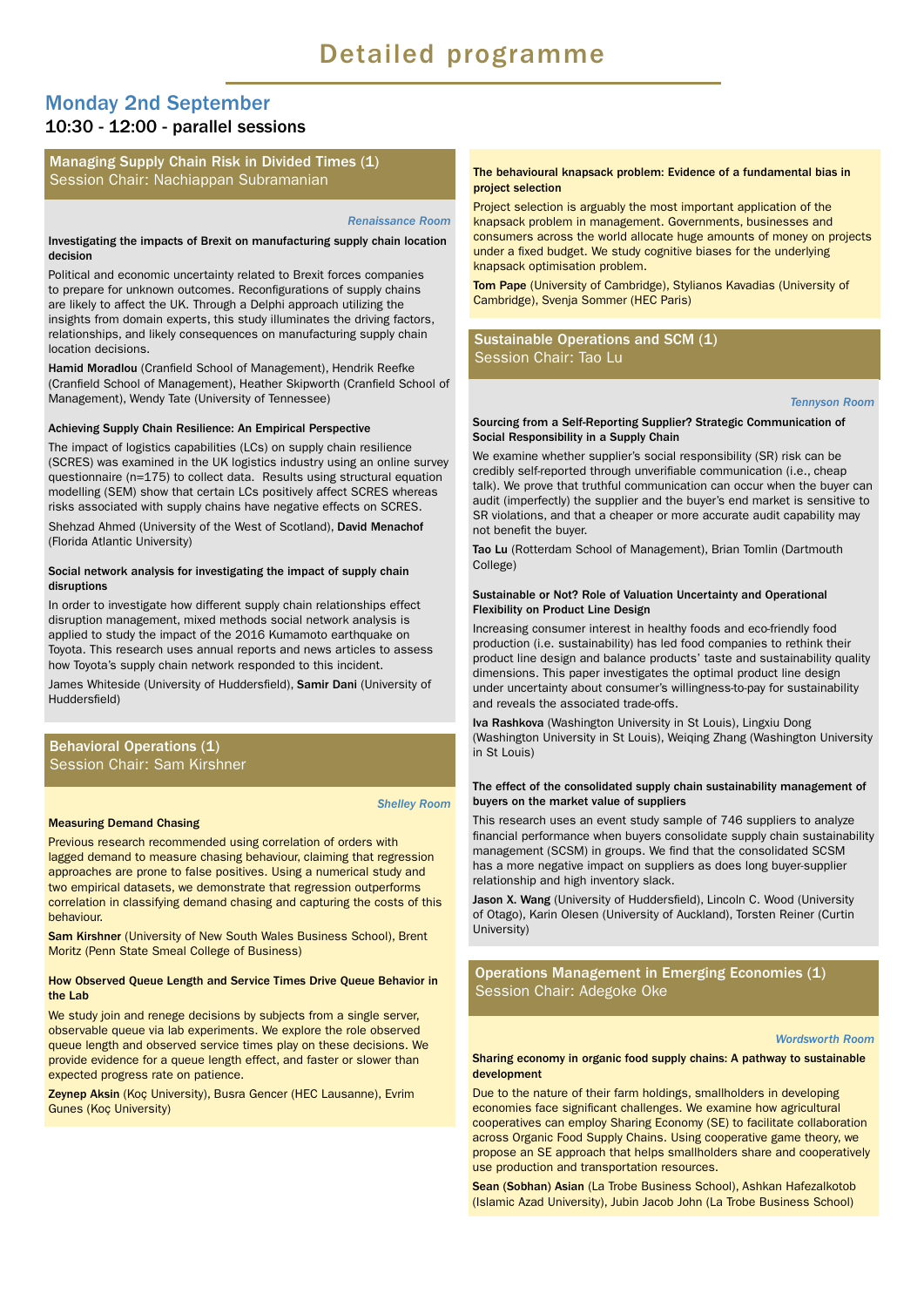#### Re-thinking Boundary Management and the Make or Buy Decision: the Session Chair: Disha Bhanot Case of Flectric Sports Cars Case of Electric Sports Cars

The proposed paper looks at the relationship between boundary management and the "make and buy" decision in the electric sports car supply chain. The work adopts a "mixed method" approach combining: three longitudinal case studies (2016-2019), a workshop panel of suppliers and 10,000 executive tweets between OEM, OES, tier 2's.

Gary Graham (Leeds University Business School), Patrick Hennelly (Royal College of the Arts, London)

#### Drivers of port gate congestion at a developing country seaport

This qualitative study presents findings of seaport gate congestion on the land side in sub-Saharan Africa. The study relied on survey of truck flows and interviews of truck drivers to the port. The study highlights an aspect of global logistics and other causes of port congestion beyond increased cargo throughput.

Frank Ojadi (Lagos Business School)

#### Fostering sustainable supply chains through supplier development: a qualitative study on South African FMCG grocery manufacturers

This qualitative study explored sustainable supplier development (SSD) practices in FMCG firms operating in an emerging economy. Global firms engage in SSD due to pressures from international headquarters, while local firms view sustainability as a financial burden. Direct and indirect methods were discovered to facilitate SSD practices.

Assilah Agigi (University of Pretoria), Kelvinne Mocke (University of Pretoria), Sibongiseni Masemane (University of Pretoria), Sibongiseni Skosana (University of Pretoria)

## Technology Management (1) Session Chair: Minhao Zhang

#### *La Noblesse Room*

#### Trapped in the Supply Chain: The Digital Servitization Dilemma of a Tier 1 Supplier

The purpose of this paper is to investigate which obstacles suppliers face when introducing digital product service systems and which strategic initiatives they undertake to address them, considering their position within the supply chain. We apply case study method by conducting multiple interviews with experts and managers from a tier-1-supplier.

Philipp Mosch (University of Passau), Stefan Schweikl (University of Passau), Robert Obermaier (University of Passau)

#### The Impact of Big Data Analytics Capability on Firm's Operational Efficiency: The Moderating Role of Micro and Macro Environments

This paper aims to address the inconsistency of the findings for the mechanism behind the relationship between big data analytics capabilities and operational performance. We operationalised the big data analytics capability through a rigours coding process and verified the theoretical model by a sample of Chinese high-tech enterprises.

Minhao Zhang (University of Bristol), Yichuan Wang (University of Sheffield), Mike Tse (University of York), Jeff Jia (University of York)

#### The Evolution of Strategy in the Digital Era

The research idea arose from the observation that many com-panies are failing to upgrade their digital capabilities, while still maintaining business strategy choices that are justifiable using a conventional framework like Porter. Basing the analysis on the digital transformation framework, we postulate that the lack of agility specific to Porter's view of strategy may hamper companies' growth or even survival in a context of both technlogical and market uncertainty combined with high innovation rate.

Wassim Mbarki (UCLouvain, CORE), Per J. Agrell (UCLouvain, CORE)

# OM & Marketing Interface Session (1)

*Coleridge Room*

#### Are Strategic Consumers Bad for Product Quality?

We investigate firm's joint dynamic pricing and quality decisions in a twoperiod setting with possible supply constraints and demand from both myopic and strategic consumers. We present an analytical model and employ game theory method. We find either capacitated Target Both policy or uncapacitated Target Myopic policy can be employed.

Wen Chen (Guangzhou University), Li Zhou (University of Greenwich)

#### Double Utilization of Consumer Appreciation: Is the Seamless Connection the New Monopoly Leverage?

We consider the release of a new product category when two asymmetric firms engage in price and quality competition. Ecosystem firm has the leverage of previous market coverage while the rival is new to the market. We investigate if ecosystem leverage keeps the rival at bay and decreases the innovation.

Esma Koca (Imperial College London)

#### Keep the Buzz and Binge On: Optimal Content Release Strategies?

We discuss release strategies of online content providers, such as streaming services and e-learning platforms, to maximize the viewer engagement. We cover three aspects of the release strategy: (1) release of an individual series, (2) order of multiple series across the subscription periods, and (3) personalization of the content.

Esma Koca (Imperial College London (ICL)), Wolfram Wiesemann (ICL)

#### Modelling likelihood of distress selling: Comparative study of agrimarketing channels in India

This study models the occurrence of distress sale by tomato farmers in India. Using primary data, we ascertain how various agri-marketing channels influence the distress selling of farm produce. Further, a probability function is developed to determine the likelihood of a farmer selling his/her produce through a particular marketing channel.

Disha Bhanot (SP Jain Institute of Management and Research), Vinish Kathuria (IIT Bombay)

# Healthcare Operations (1) Session Chair: Claire Pixton

#### *Keats Room*

#### Evidence and Consequences of Black-Swan Distributions in Hospital Costs

The precariousness of NHS finances points to an urgent need to devise and adopt a better tariff system. Currently, tariffs are set based on past year's average cost per-patient, which is unreliable as hospitals are exposed to heavy-tail cost distributions. We propose a more robust scheme and examine its validity.

Harshita Kajaria (University of Cambridge), Paul Kattuman (University of Cambridge), Michael Freeman (INSEAD Singapore), Stefan Scholtes (University of Cambridge)

#### When Nurses Walk: Optimized Drug Distribution Location in a Large **Hospital**

A large hospital distributes drugs through 170 automated dispensing cabinets (ADCs). Many drugs in each ADC have infrequent and sporadic use. We consider methods for pooling inventory within geographic clusters of ADCs. The inventory cost savings are traded off against the need for nurses to walk to adjacent ADCs.

Clark Pixton (Brigham Young University), Scott Sampson (Brigham Young University)

#### On Reducing Medically Unnecessary Cesarian Deliveries: The Design of Payment Models for Maternity Care

This data-driven study focuses on design of financial incentives to reduce unnecessary C-sections, resulting in enhanced birth quality with alleviated economic burden for health care payers. In this context, we propose an analytical framework to study (i) base reimbursement models, and (ii) performance based complementary payments, in maternity care setting.

Beste Kucukyazici (Michigan State University), Cheng Zhu (Texas State University)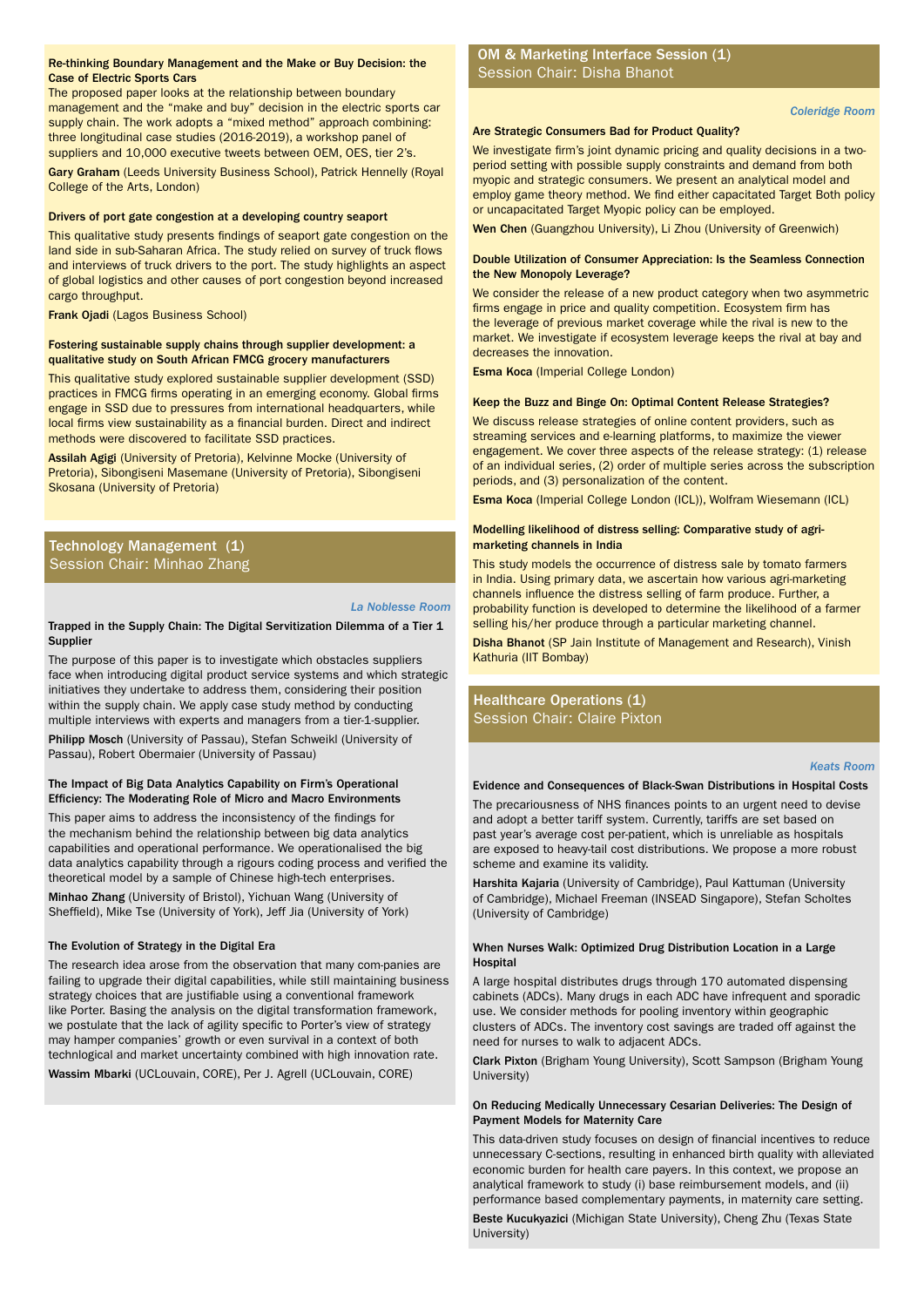# 13:00 - 14:30 - parallel sessions Monday 2nd September

# How Social Media are Transforming Operations Management Session Chair: Hugo Lam

#### *Renaissance Room*

#### Digital volunteerism: The role of social media during disaster relief operations

We examine how social media acts as a coordination mechanism for local volunteers when responding to natural disasters. Using a multiple case design we examine the 2015 Chennai floods and the 2018 Gaja cyclone. We find social media influencers can coordinate local volunteers because they have pre-existing followers that rapidly respond to disasters.

Sam Roscoe (University of Sussex), JothiBasu Ramanathan (Sethu Institute of Technology), Saileshsingh Gunessee (Nottingham University Business School China), Nachiappan Subramanian (University of Sussex)

#### The Adoption and Utilization of Management-Oriented, Small-Scale Social Media in NGOs: An Empirical Study of the key Factors Influencing Crowdfunding Outcomes

At the organizational level, we see how NGOs using managementoriented, small-scale social media, such as Ding Talk influences NGOs' crowdfunding. We employed seemingly unrelated regression models. The results supported that using these tools will affect whether NGOs initiates crowdfunding but will not affect the NGOS' crowdfunding amount.

Yilin Yang (University of Science and Technology of China), Jibao Gu (University of Science and Technology of China), Rongting Zhou (University of Science and Technology of China)

#### Integrating Social media and warranty data for fault identification in automobile sector

This research addresses the fault identification during warranty by proposing a methodical framework that integrate data from multiple datasets (Facebook and weblogs). The combined dataset is used to explore the large amount of hidden fault-related data by adopting content and sentiment analyses. The research methodology used is qualitative.

Syed Imran Ali (Cranfield University), Abdilahi Ali (University of Salford)

# Supply Chain Management (1) Session Chair: Maryam Lotfi

#### *Shelley Room*

#### Depicting Collaborations in Microbrewery Supply Chains

We empirically explore, via interviews and focus groups, the preconditions, motivations and potential areas for collaboration in a national region of the UK microbrewery industry. Findings suggests microbreweries are very open to collaboration especially in knowledge transfer and internal operations, procurement, NPD, quality assurance, sharing market channels and logistics.

Maryam Lotfi (Cardiff Business School), Maneesh Kumar Vasco Sanchez Rodrigues, Irina Harris, Mohamed Naim (all - Cardiff Business School)

#### Is "Free-Lunch" a Good Lunch? Performances of Zero Wholesale Price Based Supply Chain Contracts

Motivated by real world practices, we analytically explore the application of zero wholesale price (ZWP) based contracts in supply chain systems. Under both the retailer-ordering and manufacturer-ordering scenarios, we uncover how the ZWP-revenue-sharing-plus-side-payment (ZRS) contract can achieve win-win coordination for both single-product and multi-product supply chains. Managerial insights are derived.

Tsan-Ming Choi (The Hong Kong Polytechnic University), Shu Guo (University of Liverpool)

#### Financial metrics that predict Supply Chain Effectiveness

This research aims to fill the significant gap for integrated financial metrics to evaluate the effectiveness of the Supply Chain as well as to predict the failures by designing, testing and revealing the viability of financial metrics that predict the supply chain effectiveness.

Diep Ly (The University of Auckland), Tava Olsen (The University of Auckland), Timofey Shalpegin (The University of Auckland)

#### Finding the common (inefficient) ground: An examination of the downstream Pharmaceutical Supply Chain (PSC)

This research explores the PSC and provides insight to the delivery process of medicines and associated operational inefficiencies within two European contexts. Findings demonstrate that finance, communication, waste and complexity were the major issues. This research contributes to academic literature by adding further theoretical insights to supply chain strategy development.

Marina Papalexi (Manchester Metropolitan University), David Bamford (Manchester Metropolitan University), Liz Breen (University of Bradford)

# Sustainable Operations and SCM (2) Session Chair: Maria Montes-Sancho

Social welfare in green supply chain

*Tennyson Room*

How optimal pricing, investment, and product manufacturing decisions in the presence of government interventions under various social welfare objectives are not extensively scrutinised in the existing literature. In this study, multi criteria decision-making approach is used to determine optimal incentives under different power structures.

Subrata Saha (Aalborg University), Izabela Ewa Nielsen (Aal-borg University)

#### Is it good to be like your supplier? Empirical evidence on environmental and social asymmetries

Using a fixed-effects regression model, we examine the environmental and social asymmetries between buyers and suppliers and their effect on performance. Results are analyzed using Legitimacy theory (normative and cognitive), and demon-strate that the effect on buyer performance depend largely on the type of asymmetry considered.

Maria Montes-Sancho (Universidad Carlos III), Elcio M. Ta-chizawa (Universidad Politecnica de Madrid), Constantin Blome (University of Sussex)

#### Implications of new technologies for supply chain transparency: mapping links between deforestation and commodities.

A range of state-of-the-art technologies for supply chain map-ping and risk assessment using satellite observation and trade data are now available. These meet a demand from consumers, investors and governments for deforestation to be halted. The research studies a range of these platforms and discusses implications for supply chain governance.

Anthony Alexander (University of Sussex), Izabela Delabre (Sussex)

# Healthcare Operations (2) Session Chair: Soheil Davari

#### *Wordsworth Room*

A hybrid forecasting-simulation-optimisation model for healthcare resource allocation of an entire hospital services

Hospital managers need to better understand their resource needs now and, in the future, to ensure effective and timely delivery of care. We have developed an innovative approach that combines simulation, forecasting and optimisation techniques to establish the exact resource requirements (i.e. beds, staff and clinics) of an entire hospital, including inpatient, outpatient and A&E services.

Muhammed Ordu (University of Hertfordshire), Eren Demir (University of Hertfordshire), Soheil Davari (University of Hertfordshire)

#### Optimal Balance between Temporary and Permanent Staff in Healthcare Systems

Given pros and cons of temporary staffing, we develop an optimization framework capturing the main drivers of the balance between temporary and permanent staff in healthcare delivery systems. Using representative scenarios, instances of the proposed optimization framework are solved numerically, thus illustrating how it can support recruitment decisions in healthcare.

Saha Malaki (Cass Business School), Navid Izady (Cass Business School), Lillian De Menezes (Cass Business School)

#### Access to Care: Impact to Horizontal and Vertical Integration in Healthcare **Markets**

We consider a market in which a payer (e.g. a government agency) applies a compensation contract to two competing healthcare service providers to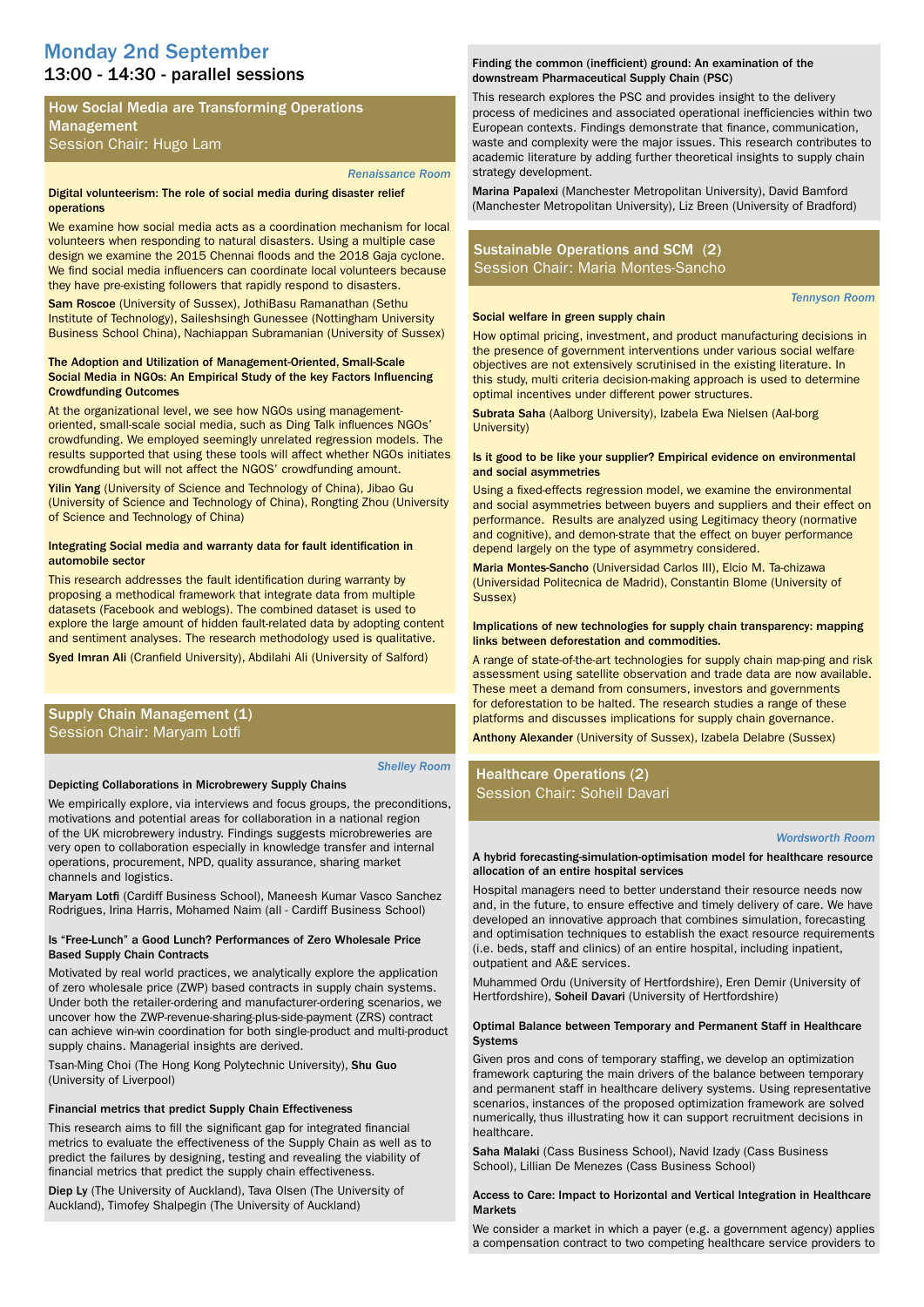achieve a certain level of patient access to care. To curb ever-increasing costs, many healthcare payers have taken drastic actions by merging competing hospitals vertically or horizontally. We explore the impact of these integrations on access to care under performance-based contracts.

Houyuan Jiang (University of Cambridge), Zhan Pang (Purdue University), Sergei Savin (University of Pennsylvania)

#### Donor Funding for Drug Availability

We present a model of donor budget allocation for drug procurement in developing countries. The donor funding can be a lump-sum disbursement, per-unit subsidy, or both. We show that that the two types of funding exhibit a risk-hedging synergy and apply the model to 48 African countries using real data.

Iva Rashkova (Washington University in St Louis)

# Retail Operations (1) Session Chair: Bart MacCarthy

#### *La Noblesse Room*

#### Incentive Design for Operations-Marketing Multitasking

A firm hires a store manager to exert operational and marketing efforts. We show it is optimal to pay a bonus when a threshold inventory level is cleared, or sales meet an inventory-dependent target. Under such a structure, the manager can receive better compensation for achieving a seemingly worse outcome.

Tinglong Dai (Johns Hopkins University), Rongzhu Ze (Hong Kong Baptist University), Christopher Ryan (University of Chicago)

#### Is Free Delivery Wise? Impact of The Omni-Channel Shipment Charge on Demand, Pricing, And Profitability

We developed a stylised model to understand how Omnichannel shipment charge impacts consumer's channel choice; evaluate whether retailers should charge Omnichannel service; and maximise profit by deciding the optimal delivery fee. The result suggest that free delivery is not necessary as it's not always increasing the customer demand and profitability.

Fan Cleverdon (Northumbria University), Gendao Li (Northumbria University)

#### The optimal order window for online retail with in-store fulfilment

Omni-channel retailers often promise a fulfilment service deadline for customers who place orders before a specific deadline. We develop an analytical model to determine the optimal length for the order receipt window, the minimum picking rate, and the time to commence picking for in-store fulfilment with a promised service deadline.

Lina Zhang (Nottingham University Business School), Bart MacCarthy (Nottingham University Business School), Luc Muyldermans (Nottingham University Business School)

#### Pricing Decision with Retailer's Online Secondary Market in the Presence of Hybrid Consumers

Considering both strategic and myopic consumers, in this paper, a game theory model is built to explore the optimal pricing decision for retailers when there exists online secondary market following primary market. Different pricing decisions under the conditions of centralized and decentralized supply chain system are proposed and compared.

Lu Wang (Peking University, Lihua Chen (Peking University)

# The Application of Industry 4.0 Session Chair: Yu Gong

#### *Coleridge Room*

Revolutionising Supply Chains with Industry 4.0 concepts to attain sustainability

Supply chains (SC) are progressing towards a smart, automated, and digitized one with the advent of Industry 4.0 revolution. This article aims to integrate the sustainability goals with the concepts of Industry 4.0 which will lead to a Smart SC or SC 4.0 which has been presented in a framework.

Swayam Sampurna Panigrahi (Institute of Public Enterprise, Hyderabad), Debasish Mishra (IIT Kharagpur), Purna Chandra Panigrahi (National Institute of Technology, Rourkela)

#### Industry 4.0 technologies application and performance in the logistics sector: A contingency perspective

The key stimulus for adopting industry 4.0 technologies is the expected improvement in performance and return on investment. Yet, several contingencies influence to what extend firms can attain these benefits. This study investigates internal and external contingency factors the influence the adoption of industry 4.0 in logistics sectors in Oman.

Zainab Al-Balushi (Sultan Qaboos University), Anwar Al Sheyadi (Rustaq College of Education), Jawaher Al Balushi (Rustaq College of Education)

#### Supply Chain in the Dawn of Industry 4.0

Industry 4.0 is driving the emergence a new stream of technologies including: Artificial intelligence, Machine Learning, 3D Printing, and recently blockchain amongst others within supply chain management. How these digitalisation enablers influence supply chain performance remain unclear, which is the focus of our research through a global survey.

Zahra Seyedghorban (The University of Melbourne), Danny Samson (The University of Melbourne)

#### Virtual value chains: how Airbus managed innovation concerns

Our longitudinal case study of tier-2 and tier-3 Airbus suppliers describes SMEs prior to implementation of Industry 4.0 in its nascent supply network. We apply thematic analysis to derive new collaboration requirements, barriers, benefits and foundations of new theory. The resultant Casual loop diagram describes potentials of Industry 4.0 development.

Nikolai Kazantsev (University of Manchester), Nikolay Mehandjiev (University of Manchester), Pedro Sampaio (University of Manchester)

Sustainable Operations and SCM (3) Session Chair: Mahsa Bouroushaki

*Keats Room* 

#### Balancing emergence and control: using the Cynefin decision model in sustainable supply chain and opera-tions management.

The adoption of sustainable supply chains and operations by companies in different sectors are assessed using Snowden's Cynefin framework for decision analysis. This shows how structured and unstructured contexts and related epistemology link with organisational culture. Implications for SCM/OM as a means to meet environmental and social challenges are considered.

Anthony Alexander (University of Sussex)

#### Environmental sustainability trade-offs in a products' supply chain

While profitability remains the main goal, firms attempt to de-crease their environmental impacts to retain their quality and competitiveness. However, environmental improvements are not free and will not necessarily reduce costs or increase demand. This paper will discuss the supply chain environmental trade-offs and the strengths and weaknesses of different options.

Mahsa Boroushaki (University of Auckland), Tava Olsen (University of Auckland)

#### Institutional Pressures and Environmental Management: A Literature Review and Future Research Agenda

Review how institutional pressures affect environmental management adoption. Keywords are "institutional pressure", "coercive", "mimetic", "normative", "stakeholder pressure", "envi-ronmental legitimacy/ management", "institutional theory" and "stakeholder theory". Identified 35 papers. Future research to address: (1) how multiple institutional pressures interact and affect adoption; (2) the joint effects of competitive pressure and isomorphism processes; (3) distinguish the effects of institutional pressures on proactiveness versus symbolic adoption.

Chee Yew Wong (Leeds University Business School), Wenbo Jiang (Northwestern Polytechnical University, Xi'an)

#### Mixture operators in the calculation of the average green supply chain management practices

In this study we propose the mixture operators as a new aggregation system to analyse the average selected green supply chain management practices. This article proposes different operators and besides, through an illustrative example we try to clarify better the application of this methodology.

Keivan Amirbagheri (Escola Universitària Salesiana de Sarrià), José M. Merigó (Universidad de Chile, University of Technology Sydney)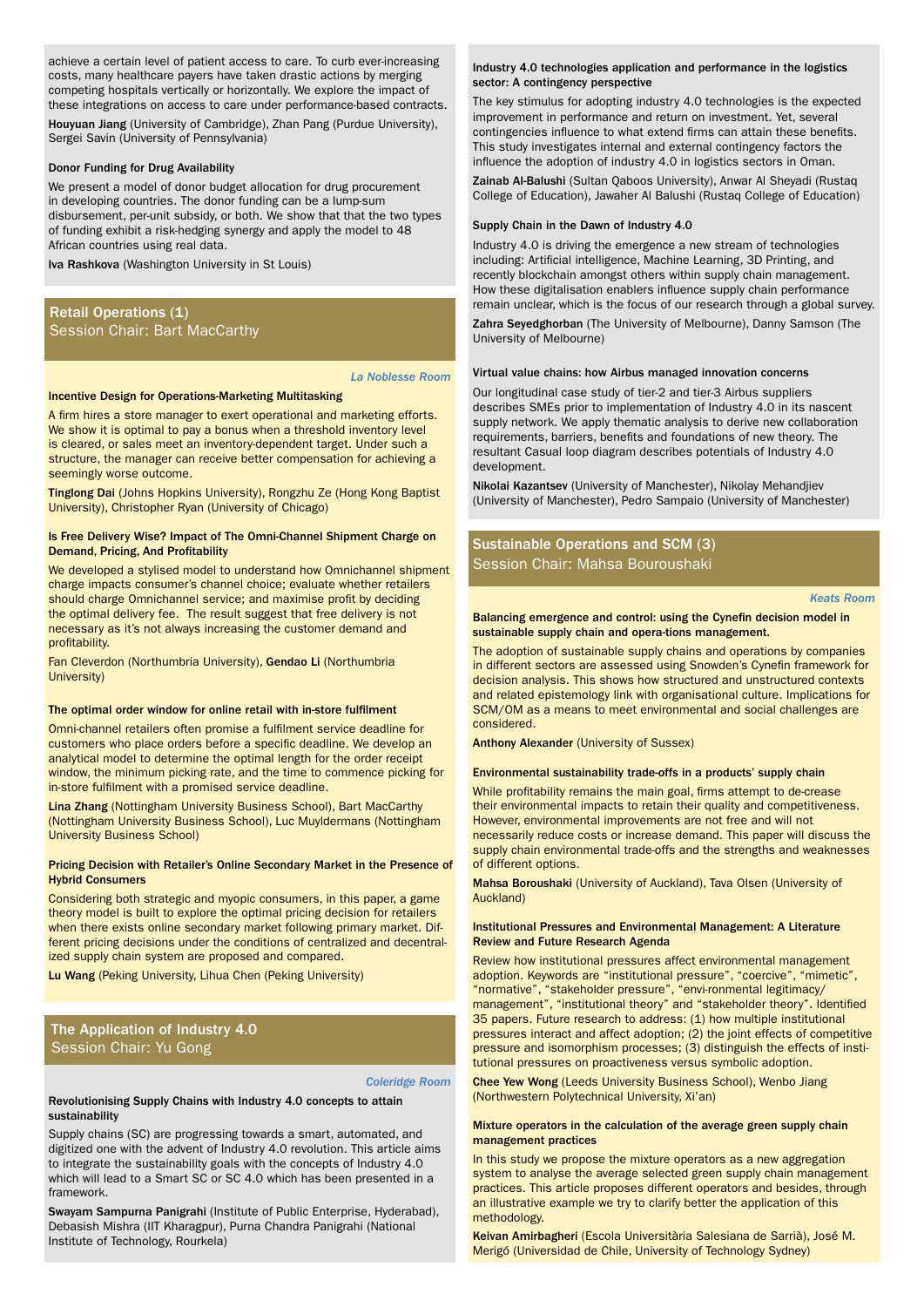# 15:00 - 16:30 - parallel sessions Monday 2nd September

# Servicizing and OM Session Chair: Hamid Noori

#### *Renaissance Room*

#### Pricing Scheme Design in a Servicizing Business Model

In this study, we design contract schemes in a servicizing business model. The service provider (SP) offers two types of schemes, a two-part tariff and a subscription, to the customers. We show which scheme is more desirable for the SP to offer under different conditions through a game theoretic model.

Hamed Vafa Arani (Rotterdam School of Management), Morteza Pourakbar (Rotterdam School of Management), Erwin van der Laan (Rotterdam School of Management)

#### Product-as-a-service: A decision framework for supply chain based circular business models

Circular business models present opportunities for value creation in resource-constrained supply chains. Yet beyond environmental impact, financial feasibility of product-as-a-service models is not well understood. Based on the impact of supply chain strategy on financial/strategic goals we develop a framework that leads to more profitable and sustainable servicizing decisions.

Marina Mattos (Massachusetts Institute of Technology), Godfrey Mugurusi (Norwegian University of Science and Technology), Sigurd Vildåsen (Norwegian University of Science and Technology)

#### Upgradable Products: Addressing technology obsolescence risk under **Servicizing**

Servicizing transfers two major risks to firms and environment, product misuse and technology obsolescence. As the continuation of our first study on mitigating the former risk, this study aims to analytically evaluate under what condition it is more profitable for manufacturers to produce upgradable products to decrease the latter risk.

Tina Arabian (Wilfrid Laurier University), Hamid Noori (Wilfrid Laurier University)

# Product Design & Delivery Session Chair: Christoph G. Schmidt

#### *Shelley Room*

#### Mediating role of trust and power in new product development project team

Product development projects characterized by knowledge integration minimize duplication of knowledge resources and leads to overall project and product success. Empirical studies in this area have investigated causal effect of trust and power on knowledge integration effort. In the current paper we test mediating effect of trust and power on knowledge integration of team that affects project and new product success outcomes.

Rupak Rauniar (University of Houston- Downtown), Greg Rawski (University of Evansville)

#### Product line expansion research for the middle market

This paper explores the product line expansion of high-end enterprises and low-end enterprises in the middle market. High-end enterprises and low-end enterprises can occupy the middle market by producing more midend products. Under different parameters and different game sequences, the two enterprises Product line expansion strategies are put forward.

Rui Zhao (Peking University), Lihua Chen (Peking University), Huaqing Hu (Peking University)

#### Knowledge distribution in inter-organizational new product development projects: The role of knowledge acquisition

We examine the effects of NPD project partner knowledge distribution on focal firm knowledge acquisition and project performance. We find that high ratio of external knowledge drives knowledge acquisition but limits product design quality. Highly dispersed knowledge also hinders design quality. Further, we uncover a mediating role of knowledge acquisition.

Christoph G. Schmidt (ETH Zürich), Tingting Yan (Wayne State University), Stephan Wagner (ETH Zürich), Lorenzo Lucianetti (University of Chieti and Pescara)

# Sustainable Operations and SCM (4) Session Chair: Suwarna Shukla

#### *Tennyson Room*

#### Impact of Information Technology use in Agricultural Supply Chain: Mitigating Uncertainties at Bottom of Pyramid

In this paper, we investigate the impact of Information technology use in agricultural supply chain at the Bottom of Pyramid. Using survey based methodology, we study how digitization can lead to better collaboration between supply chain partners. Further, we investigate whether digitization and collaboration lead to higher supply chain performance.

Suwarna Shukla (Indian Institute of Management, Indore), Rohit Kapoor (Indian Institute of Management, Indore), Narain Gupta (Management Development Institute, Gurugram)

#### Spare Parts Management for Sustainability: A Systems Dynamics Approach

This study looks at the spare management and considers the trade- off and the conflicts which are apparent as the transition happens from the economic decision making to sustainable decision making. This study adopts a system dynamic approach to simulate the above problem and suggests different options available.

Mohita Gangwar Sharma (Fore School of Management)

#### Green newsvendor model: a game-theoretic approach

By integrating both greenness and stochasticity into a two-echelon supply chain, we generalise traditional newsvendor model to support decisionmaking with regard to greening, pricing, and ordering. After investigating the game structural properties, we propose a three-phase solution procedure to solve the stochastic model. We find that demand uncertainty does not always hinder green practices.

Kailan Wu (Delft University of Technology), Bart De Schutter (Delft University of Technology), Jafar Rezaei (Delft University of Technology), Lóránt Tavasszy (Delft University of Technology)

# Healthcare Operations (3) Session Chair: Vedat Verter

#### *Wordsworth Room*

#### Technology Assessment for Blood Pressure Measurement

Applanation Tonometry (AT) is more accurate than the tradi-tional blood pressure measurement technique. Since it is also more invasive and costly, the value of the provided infor-mation is scrutinized by physicians. Employing machine learning, we assess the value of AT from the patients' perspective, based on real life data.

Vedat Verter (McGill University), Manaf Zargoush (McMaster University), Mehmet Gumus (McGill University)

#### Comparing surgeons' risk attitudes in an English hospital

We seek to complement subjective survey-based methods to measure surgeons' risk attitudes with a method using data from their decisions under uncertainty, namely, their ex ante requested time vis-à-vis the ex post actual duration for proce-dures. The situation is modelled as multiple newsvendors fac-ing different and multiple demand distributions, and analysed using data from 3,698 procedures from an English hospital over a six-month period.

ManMohan S. Sodhi (Cass Business School)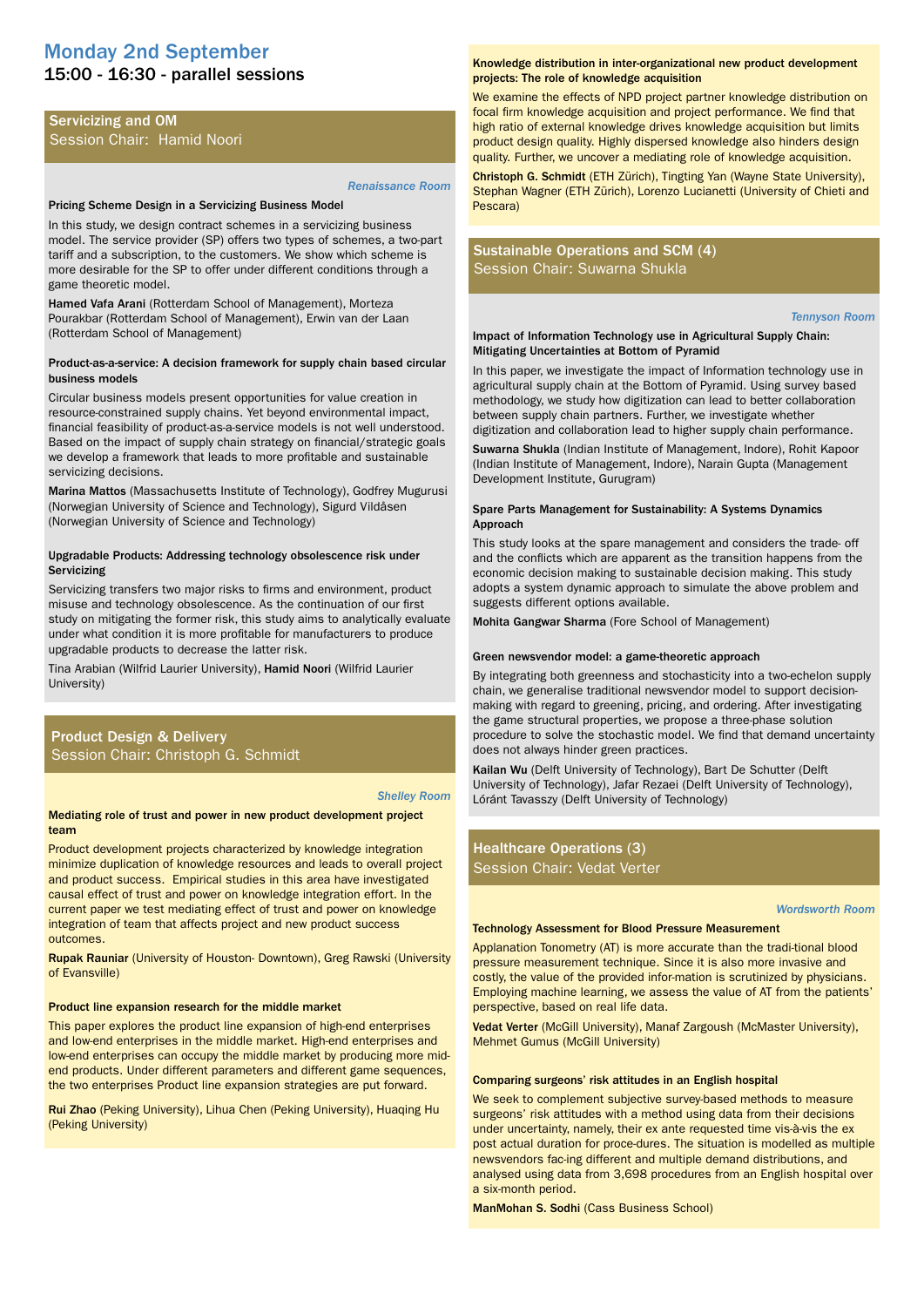#### Which stage of the industry lifecycle do Clinical Re-search Organizations (CROs) currently reside in? An exploratory analysis using clinical trials data

Applying Bass diffusion methodology on an extensive dataset assembled from the AACT (Aggregate Analysis of ClinicalTri-als.gov) database and other publicly available data, we aim to answer the following: Which stage of the industry lifecycle do CROs currently reside in? We further study the dynamics of CRO adoption.

Lidia Betcheva (Cambridge Judge Business School), Feryal Erhun (Cambridge Judge Business School)

# Risk/ Resilience (1) Session Chair:Joerg Ries

#### *La Noblesse Room*

#### Supply chain collaboration in the presence of disrup-tions

The supply chain collaboration has gained significant attention in the presence of disruptions. This paper presents findings from a systematic literature review to investigate how collabo-ration helps supply chains respond and recover from disrup-tions. Two themes (supply chain contract, information sharing) are categorised and provide insights and future research direc-tions.

Linh Duong (University of Lincoln)

#### Risk propagation in supply chains: An analysis of sol-vency spillover effects

Aim: The study analyses the propagation of risks throughout the supply chain. Methods: Using network and financial data, it explores the effect of changes in the creditworthiness on related supply chain companies. Theoretical framing: Network theory and supply chain risk management. Early results: Changes in creditworthiness propagate and the effects are more pronounced for deteriorating solvencies.

Joerg Ries (Cass Business School), Florian Kiesel (Grenoble Ecole de Management)

# Modelling resilience in Indian Food Grain storage & Distribution Problem

The paper proposes a mathematical program to optimize the grain storage and movement which is a part of Indian food security system. The objective is to propose location for new storage facilities, minimize the food loss and increase efficiency of grain movement even during disaster scenarios.

Harpreet Kaur (Indian Institute of Management Amritsar), Mahima Gupta (Indian Institute of Management Amritsar)

#### Modelling disruption ripple effect in supply chains: A simulation perspective

Supply chain (SC) disaster/risk ripple effect has been studied conceptually, but the phenomenon has not been quantified following empirical approaches. Due to the complex structure of SC networks, holistic approaches are needed to capture dynamic behaviour of influencing variables. Systems thinking-driven simulation model is developed and analysed to draw inferences.

Abhijeet Ghadge (Cranfield School of Management), Merve Er-Kara (Marmara University), Atanu Chaudhuri (Aalborg University), Jayanth Jayaram (University of South Carolina)

Disaster Management (1) Session Chair: Byung-Gak Son

#### *Coleridge Room*

#### Supply Management for the Immediate Relief Period of Rapid-Onset **Disasters**

Focusing on rapid-onset disasters, we define a model to de-termine the optimal prepositioning stock level, for both single and multiple items, considering demand, budget, and local supply uncertainties, and budget limitation. We derive proper-ties of the optimal solution, and identify methods to find exact and approximate solutions.

Mahyar Eftekhar (Arizona State University), Jing-Sheng Jean-nette Song (Duke University), Scott Webster (Arizona State University)

#### Operations Management Applications in Faith Communities

To have an efficient and productive service delivery in faith communities, concepts, tools and techniques of Operations Management should be used. We managed a literature review to find out how operations have been applied by faith commu-nities especially churches. Most of the applications are related to logistics and disaster management areas.

Nasrin Asgari (University of Roehampton), Sheikh Muham-mad Zahid (University of Roehampton)

#### Justice and social capital in supply chain disruption recovery: Buyer-supplier dyadic perspectives

By adopting justice and social capital theory, we aim to explain how firms can quickly recover from the disruption by use of their collaborative relationship. We found that justice percep-tion helps firms to accumulate social capital, and social capital contributes firms in achieving timely disruption recovery by promoting collaborative action.

Chang-Hun Lee (Cass Business School), Byung-Gak Son (Cass Business School), Sinéad Roden (Trinity College Dublin)

#### Role of Social Media in Disaster Relief Supply Chain

This research paper objectively explores how social media could be deployed as an effective tool in disaster-relief supply chains to enhance the visibility of critical information and have it disseminated quickly, to a targeted/broader audience, thus bringing about near-perfect, real-time coordination. It discusses the potential disadvantages of social media that affects opera-tional efficiency.

Johanan Asirvatham Daniel Ephrimamos (Bharathidasan Institute of Management), S. Jaya Krishna (Bharathidasan Institute of Management)

# Supply Chain Management (2) Session Chair: Iain Reid

#### *Keats Room*

#### Omni-Channel Retailing – a decision making map

The research aims to provide a systematic analysis of the operations, supply chain, and logistics issues that arise in omni-channel retailing. Based on an extensive review of the aca-demic and practitioner literatures, we present a conceptual map of key decisions from both the front-end customer and the back-end retailer perspectives.

Lina Zhang (Nottingham University Business School), Bart MacCarthy (Nottingham University Business School), Luc Muyldermans (Nottingham University Business School)

#### Fast-fashion consumers and their behaviour online: Revealing new consumer groups and their touchpoints

Sought after by fast-fashion retailers, attribution models segment consumers and identify touchpoints to conversion. Existing consumer segmentation focus on consumer offline behaviour. Constantly changing consumer online behaviour, multi-platform and multi-device use make standard segmentation obsolete. We aim to reveal new consumer groups based on online behaviour, device and platform used.

Ewelina Lacka (University of Edinburgh)

#### Dual serving problem: What is the right supply chain strategy?

We study the dual serving problem, where a supplier faces two channels of demand, i.e., from individuals who order small quantities but very frequently and from merchants who order large sizes but sporadically. We mathematically analyse the problem while discussing two particular strategies, namely, aggregation and protection, for managing inventory.

Mojtaba Mahdavi (The University of Auckland Business School), Tava Olson (The University of Auckland Business School)

#### Balancing the Legal Service Operation and Value Prop-osition: The case for AI

This paper debates the perceptions of 8,192 users of legal services. Our study examines the value proposition and survey data through 29 subclasses of legal activity reporting on per-ceived performance encountered. We also investigate the advancements of legal-Tech in relation to enhancing customer expectations through semi-automated the decision support systems.

Iain Reid (Manchester Metropolitan University), David Bam-ford (Manchester Metropolitan University), Rob O'Neil (Univer-sity of Huddersfield), Marina Papalexi (Manchester Metropolitan University), Murray Dalziel (University of Baltimore)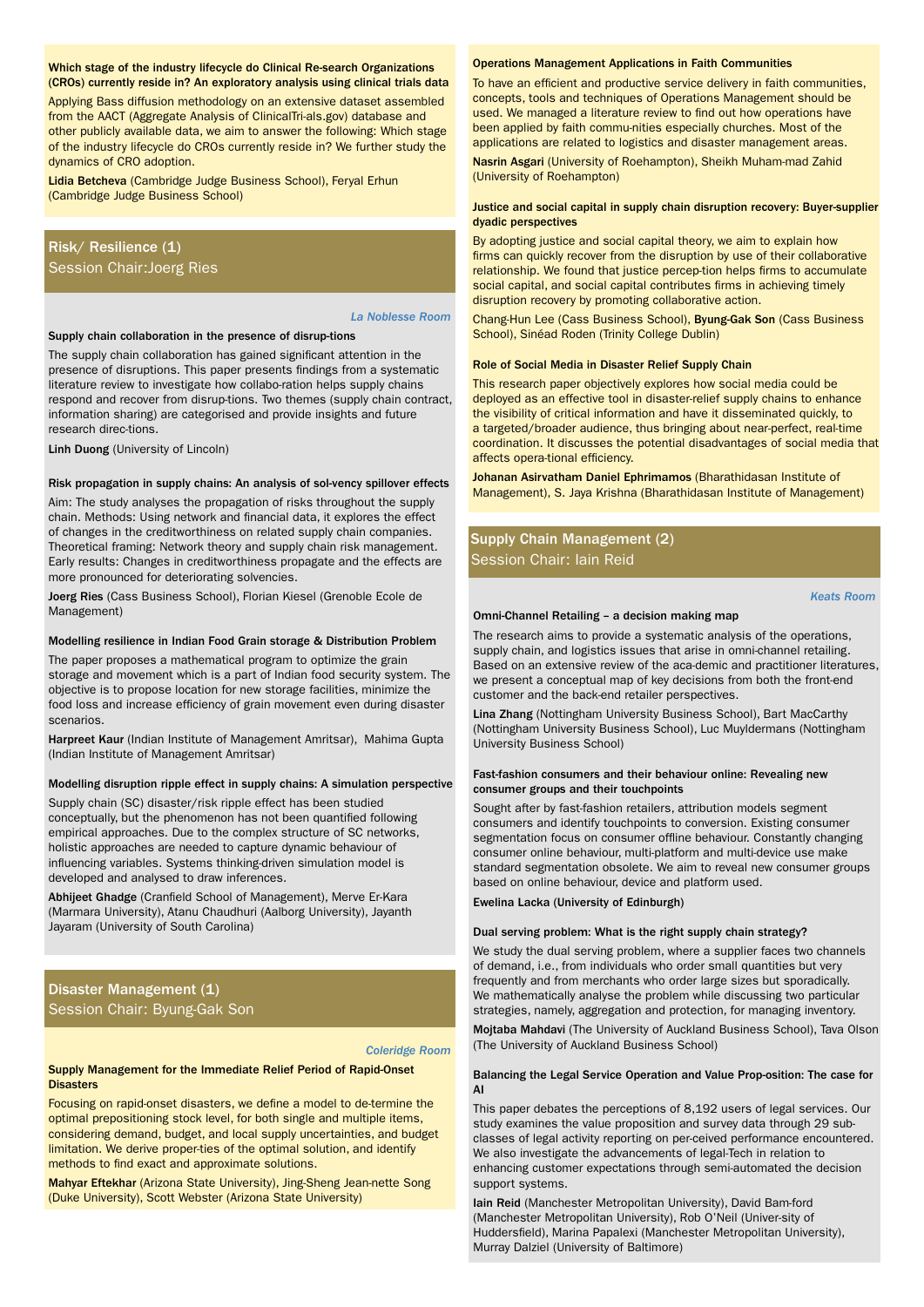# 11:00 - 12:30 - parallel sessions Tuesday 3rd September

# Managing Supply Chain Risk in Divided Times (2) Session Chair: Abhijeet Ghadge

#### *Renaissance Room*

#### The impact of product and supply complexity on supply chain robustness and resilience

The objective of this paper is to understand how contextual factors, i.e. product and supply complexity affect application of mitigation strategies to manage supply chain vulnerabilities in a developing country. The study uses contingency theory as a lens to build theoretical foundation and multiple case study as a methodology to conduct the empirical investigation.

Jelena Vlajic (Queen's University Belfast), Jack G.A.J. van der Vorst (Wageningen University), Dragan Djurdjevic (Belgrade University)

#### Using real time information of natural disasters to manage supplier portfolio: A big-data mining framework

It is almost impossible for the procurement managers to keep track of the natural disasters and its impact the on their thousands of suppliers. We proposed a big-data mining framework to help these managers efficiently manage the supplier portfolio in real-time. The proposed framework was tested on a case-company.

Manish Shukla (Durham University Business School), Aditi Sharma (Durham University Business School)

#### Collaborative Response to IT Service Disruptions under Risk Aversion

We study the collaborative response of an IT service provider and its client to service disruption where the threat of disrup-tion is continual and each party's investment in response capability is practically unobservable. Surprisingly, the vendor's investment is lower under risk aversion even when facing a penalty-based contract.

Feryal Erhun (University of Cambridge), Marc Jansen (Gousto), Aris Oraiopoulos (University of Cambridge), Danny Ralph (Univer-sity of Cambridge)

# Supply Chain Management (3) Session Chair: Javad Feizabadi

#### *Shelley Room*

#### Designing an ambidextrous supply chain

Three supply chain design elements: product; sourcing, manufacturing and distribution; SC relationships along with contextual variables: environmental uncertainty and managers' cognitive ability are considered in this research. An NK simulation model is developed to analyse the interdependency pattern among the design and contextual variables to manage the trade-offs in an ambidextrous SC.

Javad Feizabadi (Malaysia Institute for Supply Chain Innovation)

#### Orchestrating supply networks to deliver service performance

This study explores how a client firm orchestrates its service supply networks (SSN). Specifically, we link ex-ante and ex-post governance of SSNs with performance. A study of a cli-ent's SSNs reveals that task complexity influences ex-ante governance choice. Furthermore, the degree of ex-post coordi-nation has inverted-U effect on service performance.

Jas Kalra (University of Bath), Jens Roehrich (University of Bath), Brian Squire (University of Bath), Andrew Davies (Uni-versity of Sussex)

#### Coopetitor's Entrepreneurial Orientation and operational performance: Contingency role of coopetitor's internal capabilities

We present research examining how coopetitor's strategic in-tent (SI) and absorptive capacity (AC) as distinct capabilities moderate the coopetitor's entrepreneurial orientation (EO) and its operational performance. We analyse survey data from 313 coopetitive firms using regression models. Results suggest SI negatively moderates the positive relationship between EO & operational performance whereas AC positively moderates.

Chandrasekararao Seepana (Alliance Manchester Business School), Antony Paulraj (Nottingham University Business School), Fahian Huq (Alliance Manchester Business School)

Sustainable Operations and SCM (5) Session Chair: Debabrata Ghosh

#### *Tennyson Room*

#### Do Carbon Emissions Cap Drive Environmental Goals in Supply Chains? Strategic Decisions, Contract Choices, and Lessons

This paper analyzes a channel facing carbon emissions cap and proposes several supply contracts to improve channel performance. We find that the manufacturer strategically decreases carbon abatement effort in a price sensitive market; however, product greening enables it to charge a higher price in a green sensitive consumer market.

Mithu Rani Kuiti (Indian Institute of Management Calcutta), Debabrata Ghosh (Malaysia Institute for Supply Chain Inno-vation), Preetam Basu (Indian Institute of Management Calcut-ta), Arnab Bisi (John Hopkins University)

#### Managing innovation for firm growth: the quantile effects in EU countries

Scholars claim that innovation activities induce firm growth. Cross-section data and bootstrapped quantile regressions reveal key aspects of the firm's growth rate response to innova-tion activities input. We use the CIS 2012 firm level data for 11 EU countries, 11 ISIC aggregations, and controls for firm size and M&A.

Maria Del Sorbo (European Commission), Yari Borbon Galvez (LUIC, Università Cattaneo)

#### Creating economic and social stakeholder value through the orchestration of supply chain resources from within clusters

Whilst industrial policy in Europe continues to support cluster initiatives there is limited understanding of how SME's contrib-ute to economic and social stakeholder value. This research combines the Extended Resource Based View with Resource Orchestration to explore supply chain drivers and enablers for the (co-) creation of value in regeneration clusters.

Helen Beney (University of Sussex), Anthony Alexander (University of Sussex)

#### Green Product Development and Market Competition: A Study of the Fashion Apparel Industry

Motivated by the industrial practices, we analytically explore the optimal product greenness level in the fashion supply chain, and investigate how retail competition and consumer returns affect green product development in fashion products. The reasons behind the underdevelopment of green fashion products is explored and practicerelevant managerial insights are derived.

Shu Guo (University of Liverpool), Tsan-Ming Choi (The Hong Kong Polytechnic University), Bin Shen (Technical University of Munich)

# Healthcare Operations (4) Session Chair: Soheil Davari

#### *Wordsworth Room*

#### The Predictive Vehicle Positioning Problem for Diabetes Prevention

Currently, the British government has Diabetes prevention pro-grammes. However, the uptake of these services is not ideal in many parts of the UK. I will present mathematical models to use in order to enhance the uptake of these services among the people living in the UK and present solution algorithms.

Soheil Davari (University of Hertfordshire)

#### Identifying KPI's by using Text Mining of Administrative Board Documents in Norwegian Hospitals

This paper analyses 36,000 documents by using text mining from board meetings in hospitals in Norway in the period 2008-2017. The purpose is to explore which subjects are emphasized and identify changes in strategic focus during the time span.

Agaraoli Aravazhi (Høgskolen i Molde), Berit Irene Helgheim (Høgskolen i Molde), Birgithe Eckermann, Sandbæk (Høg-skolen i Molde)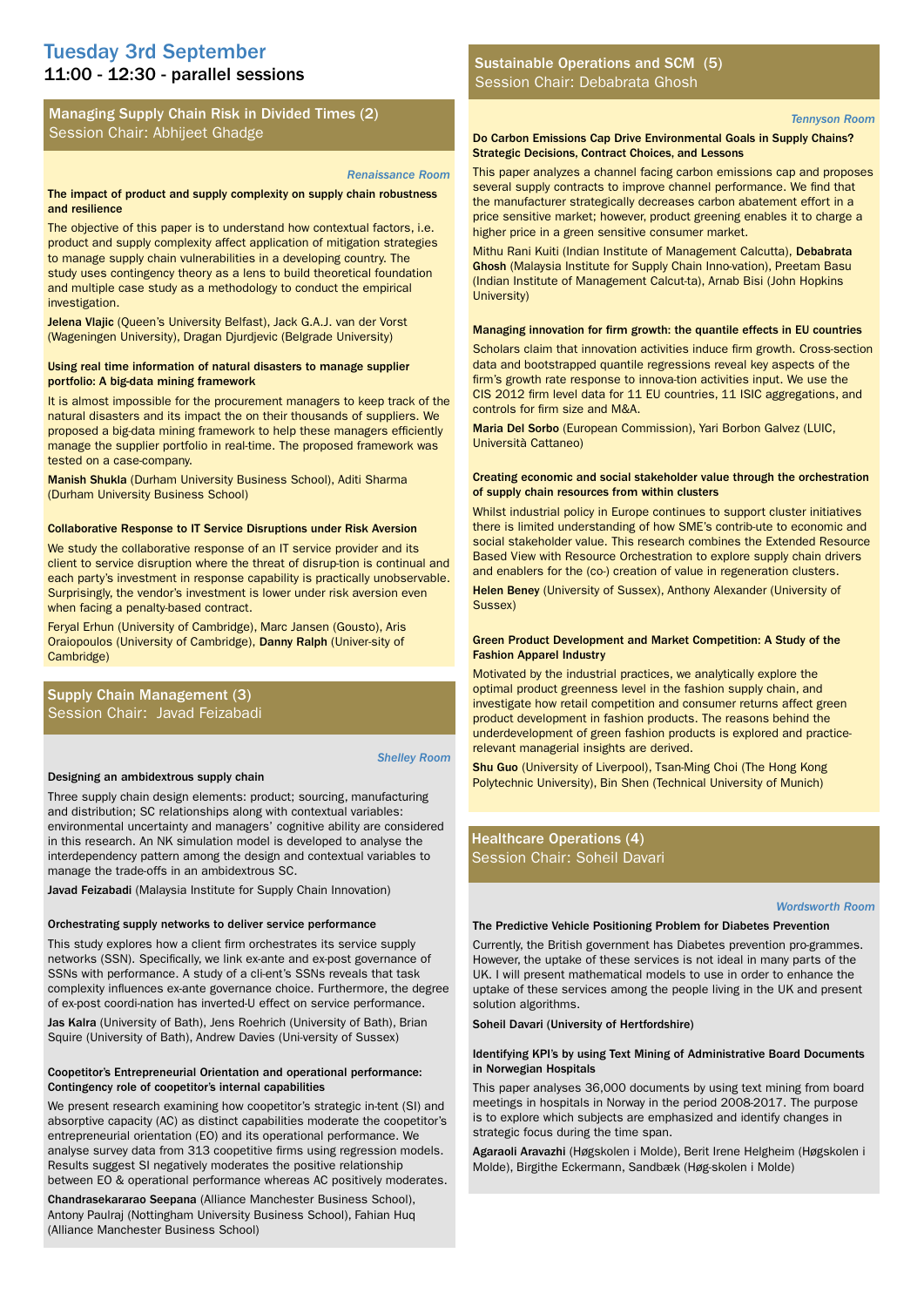#### Probabilistic Forecasting of Patient Waiting Times in the Emergency Department

Estimates of individual patient waiting times can improve pa-tient satisfaction and assist in staff and resource allocation. We generate and evaluate probabilistic forecasts for waiting times based on the following categories of predictor variables: (1) workload, (2) staffing, (3) calendar variables, (4) de-mographics, and (5) severity of patient condition. Siddharth Arora (University of Oxford), James Taylor (University of Oxford)

#### Scheduling of Primary Care Follow-up and Risk of Long-term Opioid Use

Continuity-of-care is generally recommended for managing opioiddependent patients; however, is this recommendation appropriate in the early stages of opioid-use? Using data mining and econometric methods, we analyzed the medical claims of new opioid users and found early exposure to a second opinion may significantly curb rates of long-term opioid use.

Katherine Bobroske (University of Cambridge), Lawrence Huan (University of Cambridge), Michael Freeman (INSEAD Singapore), Anita Cattrell (Evolent Health), Stefan Scholtes (University of Cambridge)

# Panel: The Future of Research in Humanitarian Operations

#### *La Noblesse Room*

In this panel discussion we will have a conversation with leading researchers in humanitarian operations to set future research directions for this field. Potential topics will include appropriate methodologies, gaps in literature as well as newly developing areas such as publicprivate partnerships and the involvement of the commercial sector in humanitarian aid.

Nezih Altay (Depaul College of Business, Depaul University), Rameshwar Dubey (Montpellier Business School), Mahyar Eftekhar (Arizona State University), David Grant (Hanken School of Economics)

**Policy** 

Session Chair: Kostas Selviaridis

#### *Coleridge Room*

#### University impact? Evidencing operations management knowledge transfer

We explore the impact of universities in transferring operations management knowledge to business; examining value and influence by reporting on outputs from 13 case studies across manufacturing and healthcare. The research assesses the impact of knowledge transfer and proposes an initial framework that could be used to evidence impact.

David Bamford (Manchester Metropolitan University), Iain Reid (Manchester Metropolitan University), Paul Forrester (Keele University), Benjamin Dehe (Manchester Metropolitan University), Jim Bamford (University of Huddersfield). Marina Papalexi (Manchester Metropolitan University)

#### Procurement of innovation or innovation of procurement? Insights from the UK public sector

We analyse procurement goals, incentives and practices in the UK healthcare and defence sectors and identify institutional constraints and policy incoherence as key challenges regarding the implementation of innovation-oriented public procurement. We argue that innovation of procurement policies and practices is required and suggest areas of possible intervention.

Kostas Selviaridis (Lancaster University Management School), Martin Spring (Lancaster University Management School)

#### Relationship between Corporate Governance and Performance: Two Stage Data Envelopment Analysis

Using the two-stage data envelopment model, the study compares the efficiency of corporate governance in Indian companies. Methodologically, the study contributes to the inherent endogeneity plaguing governanceperformance relationship utilising efficiency measures.

Arunima Haldar (SPJIMR), Debabrata Das (NITIE)

# Decision Sciences and Optimization Session 1 Session Chair: Anna Errore

*Keats Room*

#### Multi-objective optimal designs for discrete choice experiments

Discrete choice experiments are typically designed by optimiz-ing logistics regression models based on a number of assump-tions on prior distributions of the estimated coefficients. We construct robust designs for logistic regression that maximize the information gain of the main effects model with protection to the presence of secondary order effects. Anna Errore (University of Minnesota), R. Dennis Cook (Uni-versity of Minnesota), Christopher J. Nachtsheim (University of Minnesota)

#### Reverse blending: a solution to the challenge of mass customization in continuous production (case of the fertilizer industry)

While mass customization relies on components assembly in discrete production, it consists, in the continuous one, in producing a sequence of different products batches, which limits feasible diversity and increases transportation issues. To man-age this situation, which is particularly relevant to the fertilizer sector, we propose a new approach, called reverse blending, based on a delayed differentiation performed nearby end-users.

Latifa Benhamou (EMINES School of Industrial Management), Pierre Fenies (EMINES School of Industrial Management), Vincent Giard (EMINES School of Industrial Management)

#### Integrating Routing with Inventory and Transshipment Decisions: A Robust Optimization Approach

We tackle the integrated problem of lateral transshipments and routing. By addressing simultaneously the mutual effect of the route and the transshipments, we minimizes the system's total cost of inventory and transportation. We take a robust ap-proach to deal with uncertainty aspects in the problem.

Hussein Naseraldin (ORT Braude College of Engineering), Shiry Varem (Technion – Israel Institute of Technology), Aharon Ben-Tal (Technion – Israel Institute of Technology)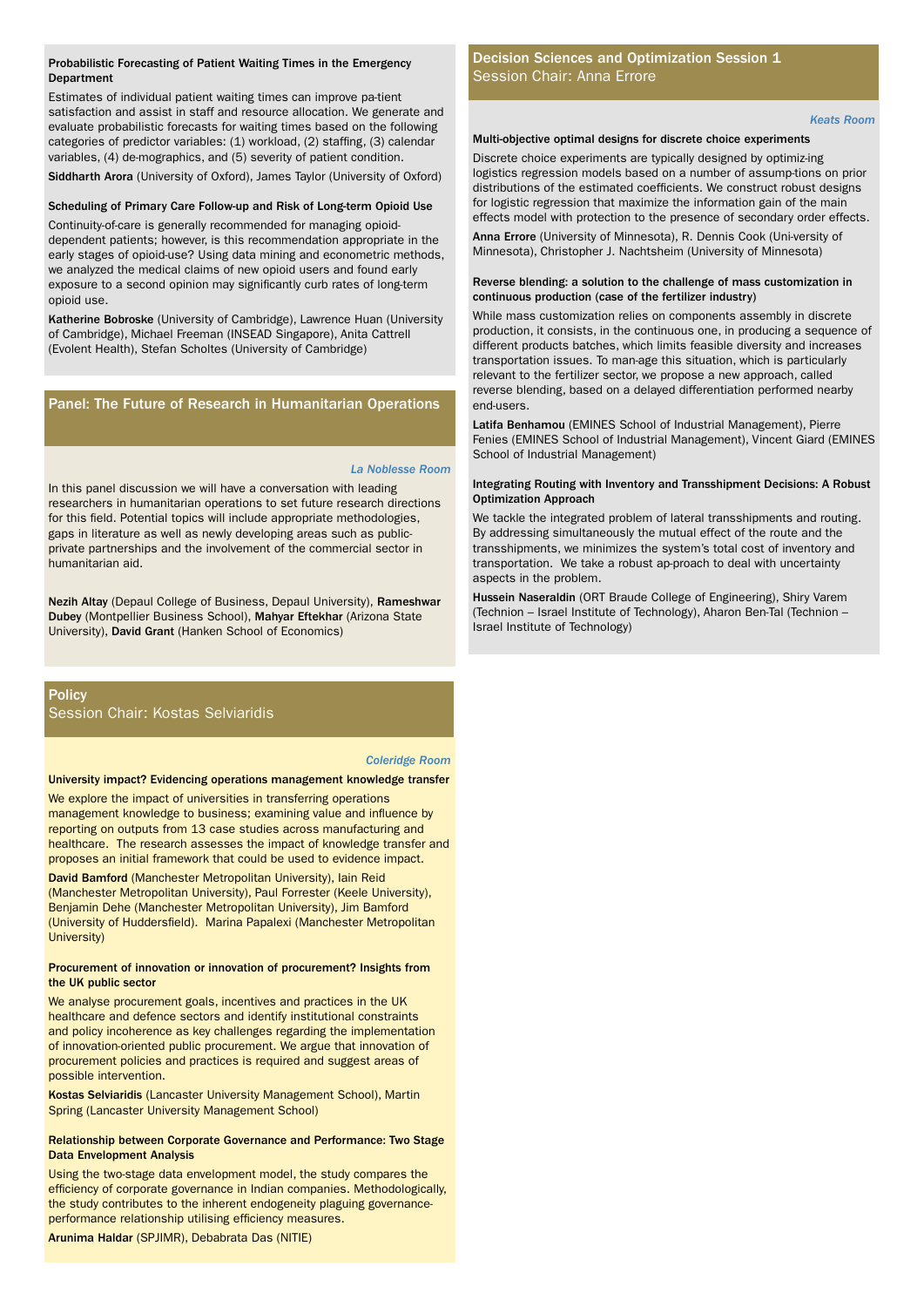# 14:30 - 15.45 - parallel sessions Tuesday 3rd September

## Logistics Operations (1) Session Chair: Jasper Bos

#### *Renaissance Room*

#### A priori Vehicle Routing Problem with urgent Stochastic Customers: balancing travel distance and response time

We consider an a priori Vehicle Routing Problem for vehicles that must swiftly visit randomly appearing urgent customers in addition to customers known in advance. Distributional infor-mation on the urgent random customers is exploited to distrib-ute vehicles in time and space, minimizing response time while visiting regular customers efficiently.

Jasper Bos (University of Twente), Maartje van de Vrugt (University of Twente), Richard J. Boucherie (University of Twente)

#### Liner Cargo Shipping Decision with Empty Container Repositioning

An international liner cargo company is planning to open a new route in east Asia in response to the increasing shipping de-mand. The new route covers several ports from north to south with some pre-planned schedule. Demand forecast and liner programming models are applied to optimize the cargo ship-ping decisions.

Jiun-Yu Yu (National Taiwan University)

#### Logistics Resource Sharing and Competition Between E-commerce Companies

We study logistics resource sharing and competition of two B2C E-commerce companies by using Hotelling model. One compa-ny which has logistics resources shares them to the rival which does not have. We find that the sharing may not benefit the former company and consumers, but always benefit the latter company.

Ping He (South China University of Technology), Shanshan Zhang (Foshan University)

#### Behavioral Operations (2) Session Chair: Shulin Lan

#### *Shelley Room*

#### Online car-hailing system performance analysis based on Bayesian Network

This paper studies the affecting factors, their relations and im-pact of online car-hailing system in an empirical way. An index system is established to evaluate user experience. The Bayesi-an Network theory is employed to model the complexity of their influence. We further construct an investment allocation model with an aim to minimize economic cost.

Shulin Lan (School of Economics and Management in Univer-sity of Chinese Academy of Sciences), Chen Yang (School of Computer Science and Technology, Beijing Institute of Technology)

#### Crowd behaviour modelling developments through mixed integer programming: the case of airport queue management

Crowd behaviour is difficult to predict. A number of mathemati-cal and psychological models are proposed in the literature to investigate crowd behaviour. In this paper, we exploit mixed integer programming to model crowd behaviour with multiple time periods applied to a case study of queue management at airport security gates.

Mahdi Doostmohammadi (University of Strathclyde), Rosanna Holdsworth (University of Applied Sciences Western Switzer-land), Emmanuel Fragniere (University of Applied Sciences Western Switzerland)

#### Optimal manpower planning in a call centre considering multi-skilled workforce: Impact of reference point

In this paper, we incorporate the reference effect considering specialized versus multi-skilled workforce planning in call centres. Under the assumption of random incoming call volume, optimal workforce may show pull-to-centre effect based on the optimism level of the planner. Our findings are consistent with newsvendor models using Prospect Theory.

Dipankar Bose (XLRI – Xavier School of Management), Abhishek Chakraborty (XLRI – Xavier School of Management)

#### Designing Digital Rollovers: Managing Obsolescence with Release Time

The effectiveness of the release of a new version over a previous version depends on the obsolescence perception of consumers and the company can influence obsolescence by a prudent timing of the new version. We explore the impact of the timing decision in markets composed of myopic and strategic consumers.

Esma Koca (Imperial College London), Tommaso Valletti (Imperial College London), Wolfram Wiesemann (Imperial College London)

Strengthening supply chain using blockchain applications (1) Session Chair: Samir Dani and Yavuz Gunlay

#### *Tennyson Room*

#### A Blockchain-Based System for Improving Supply Chain Effectiveness

Current supply chain systems suffer from the inability to accurately convey key supply chain information (e.g., customer demand, manufacturing capacity) across different supply chain levels, leading to inefficient resource usage. To address this problem, we propose a blockchain-based design for coordinating information flow that aims to enhance supply chain effec-tiveness.

Ahmad Ashkanani (Kuwait University), Ameer Mohammed (Kuwait University)

#### Co-evolution of cyber risks and blockchain: a meta-analysis and implications for supply chain risk man-agement

Academic contributions and practitioners claim that blockchain offers data and system integrity against supply chain cyber-risks. Based on a Web-of-Science extensive search, this work presents a meta-analysis of literature on cyber-risks, block-chain, supply chain and their intersections. Results offer a co-evolutionary view on supply chain cyber security systems and technologies.

Yari Borbon-Galvez (LIUC Università Cattaneo), Claudia Col-icchia (Hull University), Alessandro Creazza (Hull University), Fabrizio Dallari (LIUC Università Cattaneo)

#### Investigating the implications of incentivisation on the effective application of Blockchain in a supply chain

This paper aims to investigate incentivisation of supply chain transactions within a blockchain network. The difference be-tween a private and public blockchain, and the role of incentivisation is discussed. The research on applying blockchain within supply chains is still in its infancy and hence this study presents a conceptual proposition.

Abdul Jabbar (University of Huddersfield), Samir Dani (Uni-versity of Huddersfield)

# Panel: Performance-based Contracting

#### *Wordsworth Room*

In parallel with the increasing application of performance-based contracting (PBC) in practice, research has started to explore some relatively new and problematic aspects of implementing PBC. One of these aspects pertains to mitigating and accounting for the influence that buying firms and/or final customers have on the delivery and performance of services. Other aspects include the application of new technologies, such as remote diagnostics, which can help plan maintenance of assets and monitor performance – but at the same time create dilemmas around intellectual property and privacy.

Wendy van der Valk (Tilburg University), Kostas Selviaridis (Lancaster University), Finn Wynstra (Erasmus University)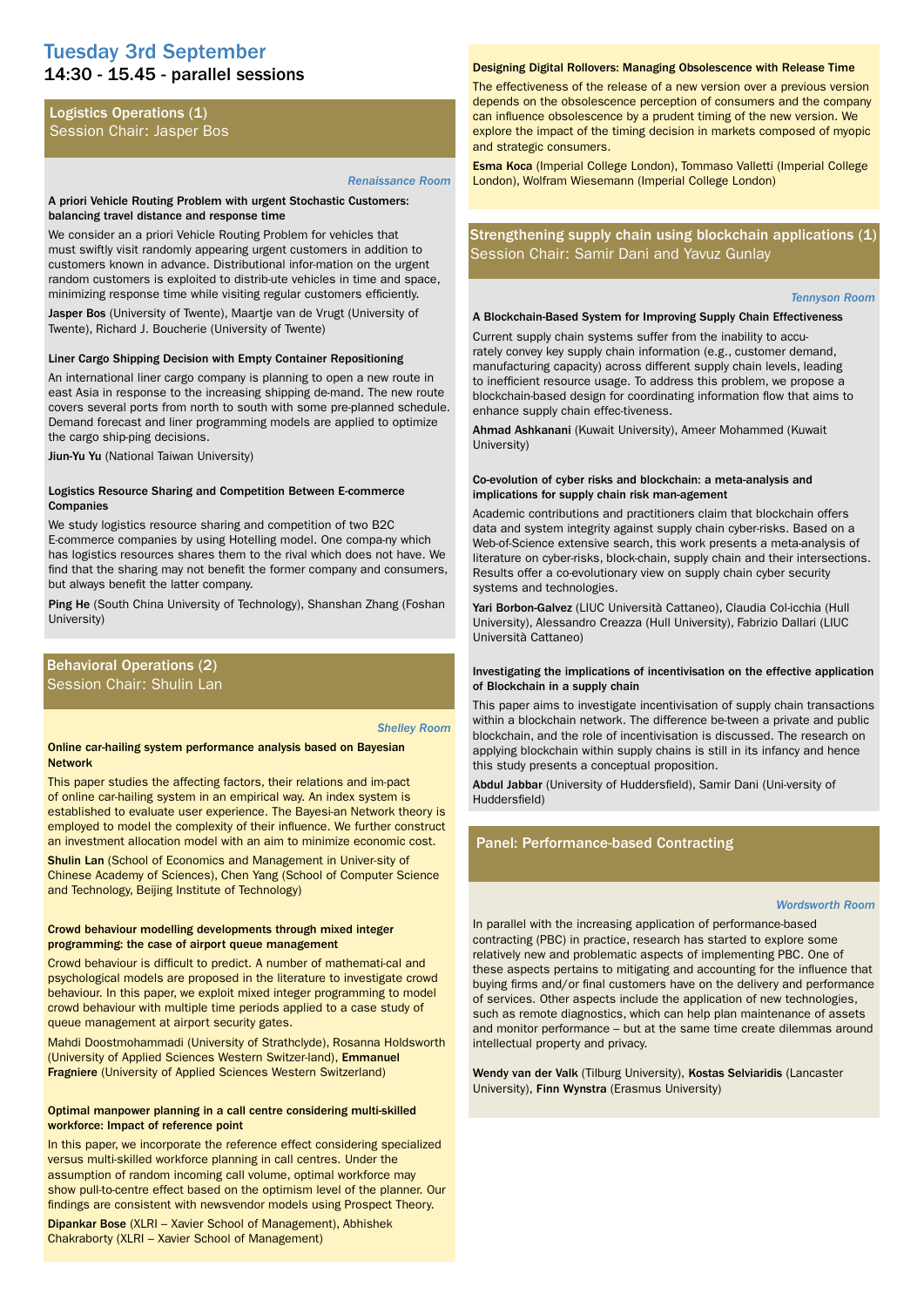# Logistics Operations (2) Session Chair: Alistair Brandon-Jones

#### *La Noblesse Room*

#### Modularisation of logistics customer service

This conceptual study aims to discuss the applicability of modularisation of logistics customer service, and the potential impact of service modularisation on logistics service performance. By particularly considering the online sales, an overview of the alternatives for the modularization of logistics customer service are provided in this study.

Metehan Feridun Sorkun (Izmir University of Economics). Oznur Yurt (Roehampton University)

#### Examining the assimilation of advanced technologies in warehouse operations: A systematic review and future research agenda

Despite increasing interest concerning the impact of emerging technologies in warehouse operations, academic research remains nascent. As a starting point, we report results from a systematic review of academic and industrial studies in this domain. In addition, we propose a future research agenda and propose theories to support explanatory analysis.

Ayse Begüm Kilic (University of Bath), Alistair Brandon-Jones (University of Bath), Vaggelis Giannikas (University of Bath)

#### Aligning e-commerce product returns through using mass transit passenger movement patterns for crowdsourcing by use of time synchronised OTP and Drop Boxes

The research work intends to reintroduce the mixing of pas-senger and freight for urban daily trips using mass transit as well as retail based urban logistics. However, as against the traditional approach of segregating freight and passenger, it intends to use the spare capacity available with the passenger while using them as crowd shippers.

Chitresh Kumar (O. P. Jindal Global University)

#### Exploring the Social Barriers of Information Sharing for Port Resilience Planning – a specific case from the UK's maritime ports industry

This paper explores the social barriers of information sharing to planning for resilience of maritime ports by presenting a specific case from the United Kingdom. It presents the findings from a qualitative study via interviews/observations of the collaborative efforts between UK's government and ports for port re-silience planning.

Ashutosh Sharma (University of Nottingham), Duncan Shaw (University of Nottingham)

# Operations Management in Emergencies Session Chair: Tobias Andersson Granberg

*Coleridge Room*

#### Fairness in the ambulance location problem

How to position ambulances across an EMS region in a 'fair' way? We argue that this is done by maximizing the so-called Bernoulli-Nash Social Welfare, and introduce the corresponding mathematical optimization model. Our model can be applied using a variety of performance measures, such as coverage or a survival function.

Caroline Jagtenberg (University of Auckland), Andrew Mason (University of Auckland)

#### Optimal incident site logistics

Using sensors to collect data at emergency incident sites can facilitate analysis of the logistic operations. This can be used to improve planning and preparedness for new operations. Furthermore, real-time information from the sensors can serve as operational decision support.

Martin Waldemarsson (Linköping University)

#### Management of volunteers in daily emergencies and disasters

Volunteers are used in daily emergencies such as cardiac arrest, and for major disasters such as earthquakes, but the possibility to use the same volunteer (group) for a range of emer-gencies is seldom exploited. Here, this opportunity and the challenges are discussed, focusing on resource management.

Tobias Andersson Granberg (Linköping University)

# Innovative Operations Session Session Chair: Nigel Caldwell

#### *Keats Room*

#### Dematerialisation and what it means for Operations Management

In OM dematerialisation means less intensive and visible use of physical, generally associated with shifts towards sustainability, services and knowledge intensive work. This paper critically examines the implications for operations management of the dematerialisation phenomena, where from warfare to supply chains, innovations are breaking links with locales and traditional loyalties.

Nigel Caldwell (Heriot Watt)

#### Do Digital Innovations Create Value? An Empirical Study of German and US Firms

The purpose of this paper is to investigate the linkage between digital innovations and shareholder value with focus on German and US companies. In total, we apply event study methodology to 685 events. We show that type of innovation, institution-al arrangement and innovation stage influence excess returns of digital innovations.

Philipp Mosch (University of Passau), Robert Obermaier (University of Passau)

#### Should core companies invest in innovation or help SMEs?

The innovation and loan strategies of core enterprises in the face of capital constraints for downstream SMEs (small and medium-sized enterprises) are studied in this paper. Innovation can expand the market, and loans can expand the purchasing volume of SMEs. This paper studies the operation strategies of core enterprises and SMEs.

Rui Zhao (Peking University), Lihua Chen (Peking University), Huaqing Hu (Peking University)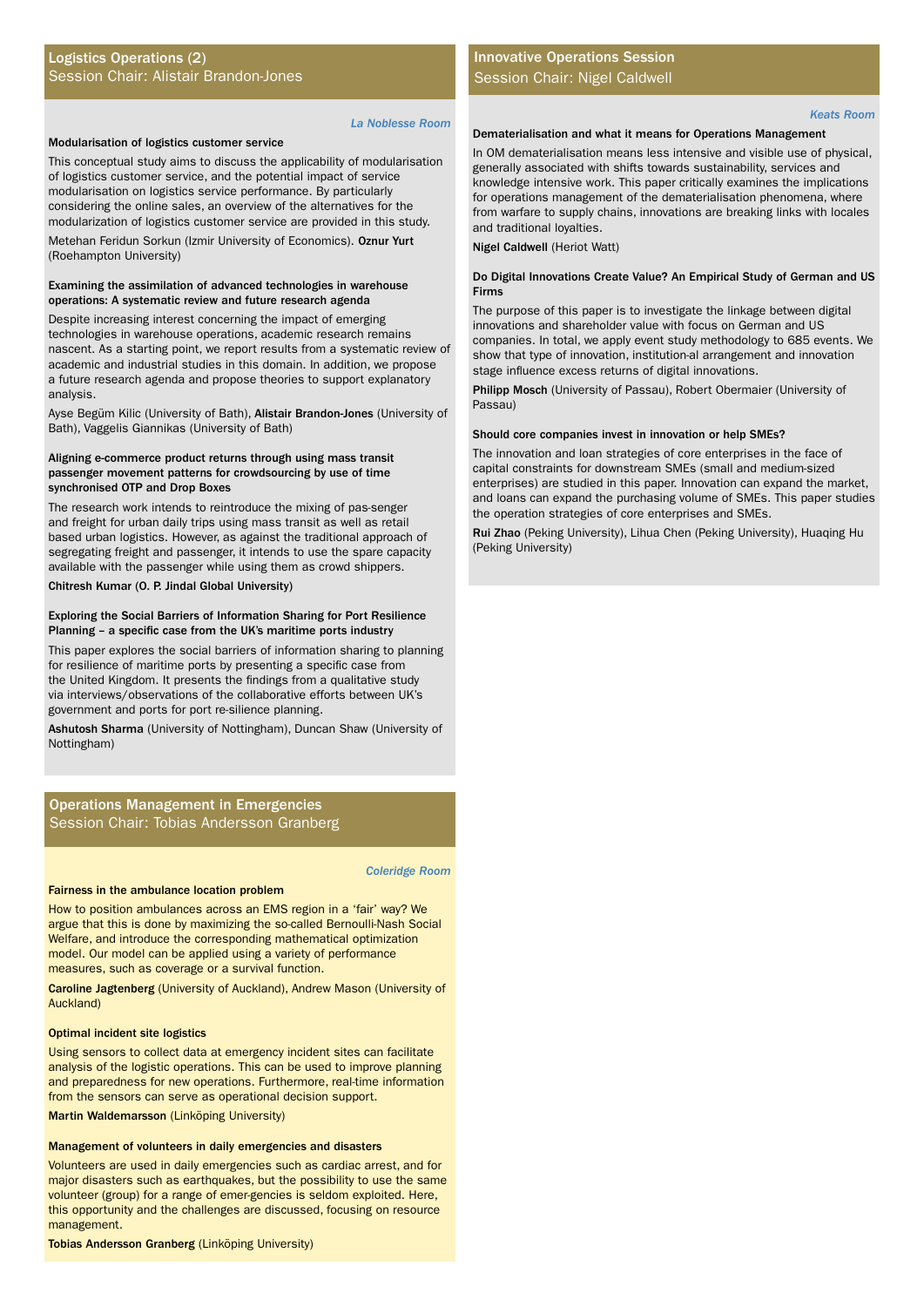# 16.00 - 17.15 - parallel sessions Tuesday 3rd September

Decision Sciences and Optimization (2) Session Chair: Parichehr Paam

#### *Renaissance Room*

#### An energy-aware multi-product warehousing and inventory optimization model for deteriorating agri-fresh foods

In this study, we develop a mixed-integer quadratic programming model for a multi-product multi-warehouse inventory problem for agri-fresh products, with the aim to minimize the total warehousing and inventory costs. The model is tested for a case study and the results show an improvement by 8% in the total cost.

Parichehr Paam (The University of Newcastle), Regina Ber-retta (The University of Newcastle), Rodolfo Garcia-Flores (CSIRO Data61)

#### The Effect of Assuming a Bivariate Demand Function of Credit Period Granted and Selling Price Charged To The Customer On The Optimal Solutions of Trade Credit Models

Most Trade Credit researchers overlook that slight changes in the demand function they assume can cause significant difference in the optimal solutions devised by their inventory deci-sion models. We ask and investigate 'What happens if the true demand function turns out a bivariate function of the granted credit period and charged price to the customer, instead?'

Hasanain Ali (Alliance Manchester Business School), Joao Frota-Neto (Alliance Manchester Business School), Yu-wang Chen (Alliance Manchester Business School)

#### Dynamic EOQ model to include stochastic commodity prices and maritime freight rates.

A dynamic EOQ model has been developed to take into ac-count the stochastic volatility of commodity prices and maritime freight rates. The empirical analysis provides evidence that there is significant improvement in the inventory policy by consideration of price volatility. The dynamic model generates lower total cost compared to the classic model.

Ahmed Aljizani (University of Hull), Alessandro Creazza (Uni-versity of Hull), David Menachof (Florida Atlantic University), Stephen Trotter (University of Hull)

# Behavioral Operations (3) Session Chair: Debabrata Das

#### *Shelley Room*

#### A Modelling Framework for Recovery of Used Products in Presence of Incentive Offer

In the present study, we propose a product recovery framework which models consumer's willingness to return a used product based on the incentive offered to him/her. Further, an optimization model is developed to derive the optimum incentive plan so that the cost of acquisition of used products is minimized.

Debabrata Das (National Institute of Industrial Engineering, Mumbai), Pankaj Dutta (Indian Institute of Technology Bombay)

#### Investigating Optimum Length of Physical Queues at Businesses and Its Impact on Customers to Join such Queues

We examined and analyzed optimum length of physical queues in service industries to send positive signals to the customers to join such queue. The data collected from online survey and empirical findings through observation of four restaurants in London. Our findings from quantitative analyses of survey and observations show the effect and optimum length of physical queue on customers in different areas.

Ehsan Khajeh (Kingston University), Reza Zanjirani Farahani (Kingston University), Alex Hill (Kingston University)

#### Empirical Research Methodology in Queueing Theory: Literature Review

The purpose of this paper is to review and evaluate the current papers on empirical research methodology in queueing theory. For this purpose, we looked at the papers in top ranking operations journals from 1977 to May 2019. The existing trends and gaps identified and the opportunities for future research are provided.

Ehsan Khajeh (Kingston University), Reza Zanjirani Farahani (Kingston University), Alex Hill (Kingston University)

Operations Management in Emerging Economies (2) Session Chair: Lysann Seifert

#### *Tennyson Room*

#### From a systematic literature review to an integrated theoretical framework of food supply chain traceability (FSCT)

The purpose of this paper is to systematically review the literature on Food Supply Chain Traceability and propose a common theoretical framework based on the logic of sustainable supply chain governance, after an analysis of 268 papers from peer-reviewed academic journals published from 1994 up to Mar 2019.

Xiongyong Zhou (Xiamen University, Zhiduan Xu (Xiamen University)

#### Disruptive Innovation in Emerging Economies

Disruptive innovation has been described as an innovation that drastically alters the incumbents' existing products or services. Despite the resultant benefits of disruptive innovations, the prevalence of smaller packs of consumer goods for the masses is a disruptive innovation which has cost implications for manufacturing firms in Nigeria.

Adenike Moradeyo (Augustine University) - SKYPE presentation

#### Sustainable performance for humanitarian operations in refugee camps

The management of refugee camps requires specific operational resources and strategies to be sustainable. Through case studies in two refugee camps in Jordan mainly informed by interviews, we investigate which configurations of resources, competences and processes lead to different types of sustaina-ble innovations in camp operations.

Lysann Seifert (University of Kassel), Stefan Gold (University of Kassel), Nathan Kunz (University of North Florida)

#### Sustainability Threats Are Supply-side Risks

Appropriate categorization of a risk is an important step towards its adequate mitigation. This conceptual paper emphasizes that sources of sustainability threats from suppliers in supply chains should be categorized simply as supply-side risks. This view is in contrast to the classification of supplier instigated sustainability threats dominant in extant literature.

Adenike Moradeyo (Augustine University) - SKYPE presentation

# Artificial Intelligence and Data Analytics in Supply Chain Management

Session Chair: Alexandra Brintrup

#### *Wordsworth Room*

#### Artificial Intelligence in Professional Service Opera-tions: Insights from Law and Accounting

This paper presents early results from a study into the adoption of Artificial Intelligence (AI) in legal and accounting firms. Using in-depth case studies, we identify sector-specific enablers and barriers to adoption, and how AI can transform processes, job roles, business models and industry structure, given these sectors' particular institutional contexts.

Martin Spring (Lancaster University Management School), James Faulconbridge (Lancaster University Management School), Atif Sarwar (Lancaster University Management School)

#### Can Artificial Intelligent Algorithms address a Real Waste Collection Problem?

This paper addresses a waste collection problem by incorporat-ing practical constraints and real-data from a waste collection company in Durham, UK. We proposed a mathematical model and applied Artificial Intelligent algorithms to solve the proposed model. The proposed model provides significant cost savings for the company.

Manish Shukla (Durham University Business School), Chaitanya Agarwal (Durham University Business School)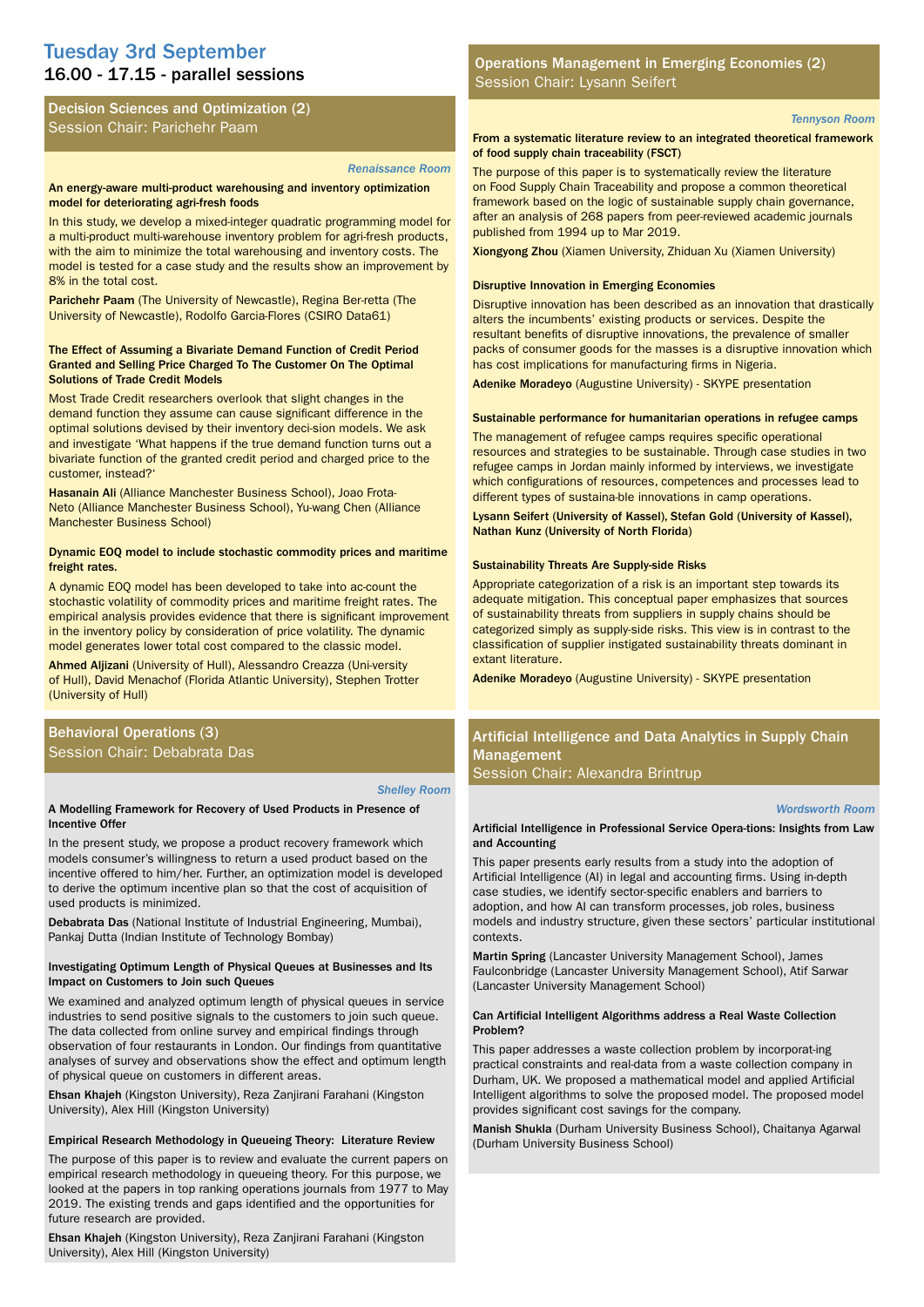#### Artificial intelligence and its impact on supply chains

Artificial Intelligence (AI) and its impact on Supply Chains (SC) has become a popular topic prone to hype, hope and fear. In this paper we conceptualise SC AI through the lens of a human-mimicking Intelligent SC Agent by developing its capability blocks, review studies to date, and discuss research challenges that face the field.

Alexandra Brintrup (University of Cambridge, Institute for Manufacturing)

#### Supply Chain Management (4) Session Chair: Javad Feizabadi

*La Noblesse Room*

#### Supply chain strategy evolution in nascent markets

This research intends to explore the interaction between operations/ supply chain and nascent market in which there is high level of ambiguity. Little is known in the extant literature on the effect of supply chain / process innovation and strategy to mitigate the ambiguity in nascent markets.

Javad Feizabadi (Malaysia Institute for Supply Chain)

#### Variance Damping or Variance Amplifying? A look at Adaptive Analytics in the Supply Chain

We introduce a framework which allows for analysis of the externalities of implementing adaptive analytics. We show that when feature-based prediction becomes an input into a decision such as inventory or pricing, it may have either a positive or negative effect on upstream decisions. We discuss opera-tional and strategic implications.

#### Clark Pixton (Brigham Young University)

#### Using Secondary Data Sources to Investigate Supply Chains

There are an increasing number of information sources available to assist in understanding the configuration, behaviour and performance of supply chains. Here we categorise data sources with respect to their accessibility, validity, and type of infor-mation, and we provide guidance on their use for different types of supply chain studies.

Wafaa Ahmed (Nottingham University Business School), Bart L. MacCarthy (Nottingham University Business School), Sanja Petrovic (Nottingham University Business School)

#### Workforce Scheduling and Rostering of a Life Insurance Call Centre

A life insurance company is short of staff in its call centre, resulting in worsening performance and soaring customer complaints. A staff recruiting and scheduling programme is planned and begins with demand forecast of the incoming calls. Data analytics, statistical modelling, and simulation experiments are integrated to solve this problem.

**Jiun-Yu Yu** (National Taiwan University)

# Global Operations

Session Chair: Muhammad Dan-Asabe Abdulrahman

#### *Coleridge Room*

#### Antecedents of Supplier's Performance Improvement: A farmer's perspective from a developing economy

In this paper, we investigate the antecedents of digitization in agricultural supply chain. Motivated by concerns from marginal-ized farmers in India, we analyze the conditions under which farmers and buyers exchange technical information through digitization. In doing so, we investigate whether marginalized farmers are better off by adopting digitization.

Suwarna Shukla (Indian Institute of Management, Indore), Rohit Kapoor (Indian Institute of Management, Indore), Narain Gupta (Management Development Institute, Gurugram)

#### Global manufacturing leaving China?

Risks and strategic considerations are forcing global manufacturing firms to re-evaluate locations of their key value chains, and to reshore back to headquarters (or closer) previously off-shored operations. Using Q-methodology, we investigate inter-national firms operating in China and establish key tangible and intangible factors in reshoring decision. Would they relocate?

Muhammad Dan-Asabe Abdulrahman (RMIT University), Nachiappan Subramanian (University of Sussex), Chenchen Weng (Nottingham University Business School China)

#### Understanding Agri-Food supply chain operations challenges under International and EU uncertain regulations

Global agri-food supply chain operations, presents several challenges, especially in adapting to the externalities, they cannot control. This research aims to provide Agri-Food Supply Chain alternatives to such challenges, through a compressive AHP study of international Agri-Food strategies dealing with uncertainties in regulations. Results considers validated criteria and alternatives from British, Spanish, Italian, Argentinian and Chilean Agri-Food supply chains.

Jorge Hernandez (University of Liverpool Management School), Rina Iannacone (ALSIA- Metapontum Agrobios Research Center), Juan Jose Rico (Valencia agri-food federation, Generalitat Valenciana), Mariana del Pino (National University of La Plata), Elizabeth Kehr (Agriculture National Research In-stitute of Chile)

#### How China creates Competitive Advantage in Goods Trade within the Regional Comprehensive Economic Partnership: Evidence from a Servitization based Empirical Study

A time series method is applied to test the relationship between servitization and trade competitive advantages in goods. We conclude that the use of servitization upon manufacturing industry is statistically significant in its impact on the trade competitiveness. However its economic significance needs to be discussed in different time periods.

Changping Zhao (Dalian Maritime University), Kai Kang (Dalian Maritime University), Yu Gong (University of Southampton), Zudi Lu (University of Southampton), Steve Brown (University of Southampton)

# Risk / Resilience (2) Session Chair: Abhijeet Ghadge

*Keats Room*

#### Mitigating facility disruptions for creating resilient and sustainable supply chains

Supply chain (SC) networks are prone to disruptions, which may reduce capacity of facilities and ultimately hamper overall performance of the entire system. This paper proposes a novel, integrated approach to achieve a resilient and sustainable SC system. Mathematical model is developed to obtain optimal solutions for different disruption scenarios.

Arijit De (Newcastle University Business School), Mohit Goswami (Indian Institute of Management, Raipur), Abhijeet Ghadge (Cranfield School of Management), Emel Aktas (Cranfield School of Management)

#### Intelligent decision systems within supply chain risk management: The potential of AI

This paper aims to investigate the role of intelligent decision support systems for supply chain risk management. The paper considers AI technologies and machine learning within the concepts of intelligent decision support systems. The research pre-sents a conceptual study which incorporates a state-of-art literature review along with conceptual modelling.

Sahar Validi (University of Huddersfield), Samir Dani (University of Huddersfield), Anastasia Zapan (University of Huddersfield)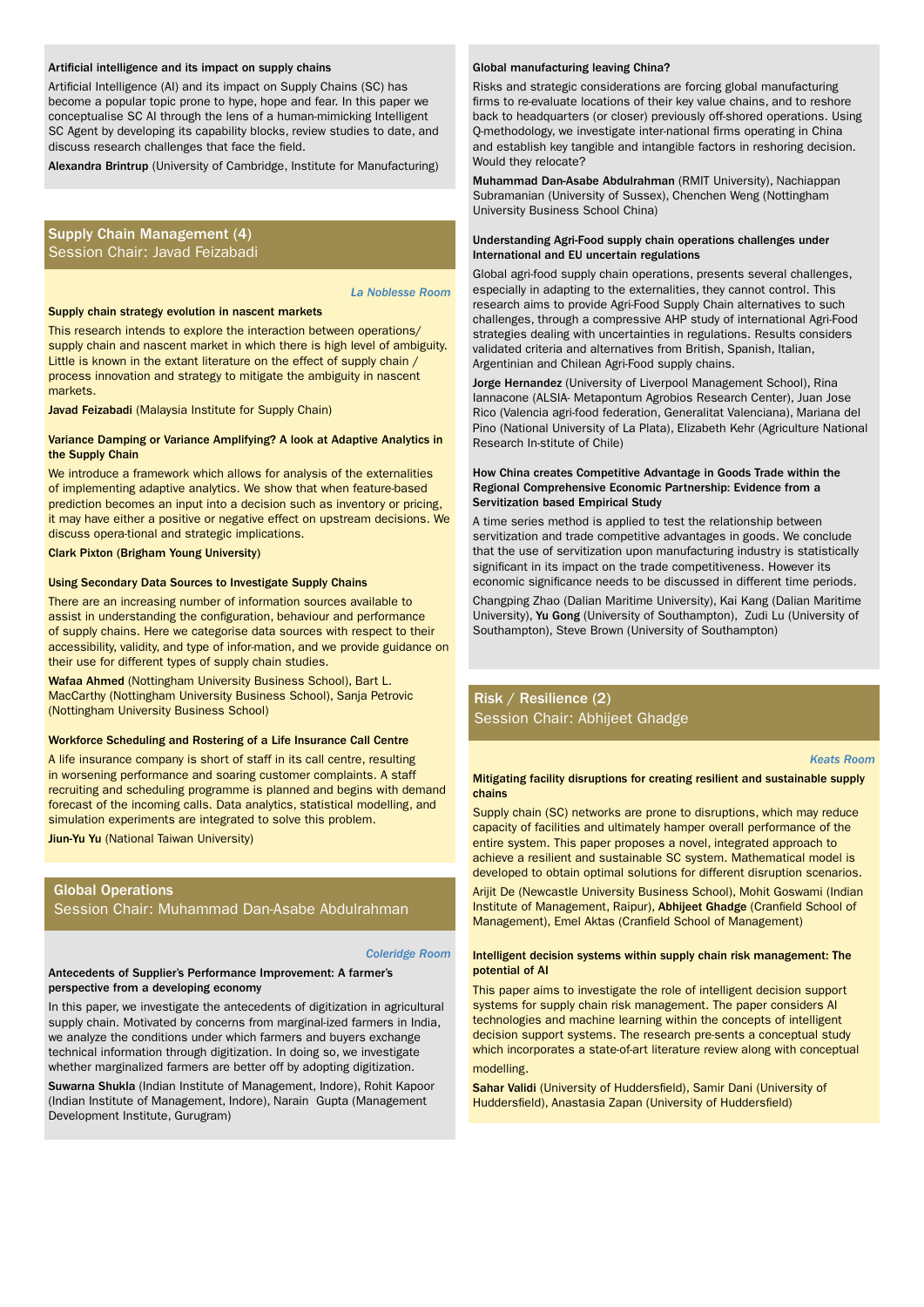# 09.30 - 11.00 - parallel sessions Wednesday 4th September

# Panel: How OM PhD students publish when doing their dissertation?

#### *Renaissance Room*

This panel intends to train Operations Management (OM) PhD students regarding publishing in OM journals. PhD students' journey in the OM field is described. The editor-in-chief of IJOPM shares the journal views on writing qualitative research papers. A senior editor from POM/MSOM explains these journals' views on quantitative research papers.

Constantin Blome (Univerity of Sussex Business School, Feryal Erhun (University of Cambridge), Reza Zanjirani Farahani, Kingston University.

# Data & Technology Session Chair: Katharina Burger

#### *Shelley Room*

#### Hybrid operations: a new framework for smarter decisions

The opportunities arising from big data analytics for operations management cannot be understood in terms of their technological processes alone. We propose a new framework for aiding human decision makers with developing actionable insight for strategic operations.

Katharina Burger (The University of Bristol), Leroy White (The University of Warwick), Mike Yearworth (The University of Exeter)

#### Impacts of IoT on Manufacturing industry 4.0 era: A conceptual Framework

The impact of IoT on a manufacturing firm's operational and financial performance is lack-ing clear theoretical bases and empirical investigation. Thus, this research provides a con-ceptual framework based on literature review, to study how connectivity, flexibility and agility of IoT devices, mediated by dynamic data and information processing, impact the firm performance in industry 4.0 era.

Tahera Kalsoom (University of the West of Scotland), Shehzad Ahmed (University of the West of Scotland), Naeem Ramzan (University of the West of Scotland)

#### "To ride or not to ride": Examination of critical success factors for appbased taxicab services – Evidences from India

Based on the theory of sharing economy and community-based services, we examine two app-based taxicab platforms in India. We employ a mixed method approach to identify and empirically test the critical success factors, - (i) qualitative interviews, (ii) text-mining of actual reviews, and (iii) validation of the model with questionnaire.

Baidyanath Biswas (International Management Institute, Kolkata), Rohit Gupta (Institute of Management Technology, Ghaziabad)

#### Evaluating the influential social media adoption factors in the logistics industry

This paper pioneers the investigation of the significant factors that influence the adoption of social media for supply chain social sustainability in the logistics sector using the Best- Worst methodology. Results suggest that customer satisfaction, sufficient security and privacy, affordability and competitive pressure are the most critical factors. Ifeyinwa Juliet Orji (Soochow University)

# Service Operations Session Chair: Juliana Hsuan

#### *Tennyson Room*

#### Measuring the individuality of resources embedded in 3PL services

We conceptualize TPL resource architecture through the lenses of service modularity, and measure the degree of individuality embedded in a 3PL provider through the application of service modularity function. Our findings posit that, in order to differentiate, logistics service providers should replicate more advanced value added services across projects.

Juliana Hsuan (Copenhagen Business School), Gunter Prockl (Copenhagen Business School)

#### The Service Quality Gap Model: Application to Digital Business Teaching

Teaching Digital Business creates student expectations. The Service Quality Gap model measures expectations. Learning was designed through constructive alignment and modified to meet expectations. The aim being to close gaps and measure the service quality of learning. A qualitative survey of learning explores the gaps and options for managing expectations.

Steve Pearce (University of Bristol), Niels Schneider (University of Bristol)

#### Applying the Theory of Constraints to Pure Services Contexts

The theory of constraints has never been applied to pure service operations, such as teach-ing. In this paper, we use a non-linear regression model on a sample of 627 weekly tasks to identify the factors that constrain students' performance and to highlight how a universi-ty can improve its teaching performance.

Michel Leseure (University of Chichester Business School), Andy Harvey (University of Chichester Business School)

# Strengthening Supply Chain Using Blockchain Apps (2) Session Chair: Samir Dani and Yavuz Gunlay

#### *Wordsworth Room*

#### Transforming supply chain finance with digital technologies

Academics and practitioners have suggested the importance of digital technologies (such as blockchain and smart contract) in facilitating supply chain finance (SCF). But, there have been few studies of digital SCF models. This research aims to develop a theoretical framework of digital SCF based on a systematic literature review.

Hang Yang (University of Roehampton), Wantao Yu (University of Roehampton)

#### Sustainability potential of blockchain technology in the food supply chain

Blockchain technology has been applied successively in many sectors included food indus-try. Blockchain might support the sustainability of food supply chain along key mechanisms i.e. product origins, resource rights, behavioural incentives. This study examines existing literature and use-cases to determine sustainability potential of blockchain technology in the food supply chain.

Yasanur Kayikci (Turkish-German University), Manoj Dora (Brunel University London)

#### Collaborative Business Models for Road Freight Transportation Based on Blockchain Technology

This study aims to investigate the problems of current business models in road transporta-tion in a design science research perspective. First, exploratory study is made by conduct-ing in-depth interviews and focus group discussions with industry professionals. Next, col-laborative business models based on blockchain technology are proposed to address these problems.

Serkan Alacam (Bogazici University), Asli Sencer (Bogazici University)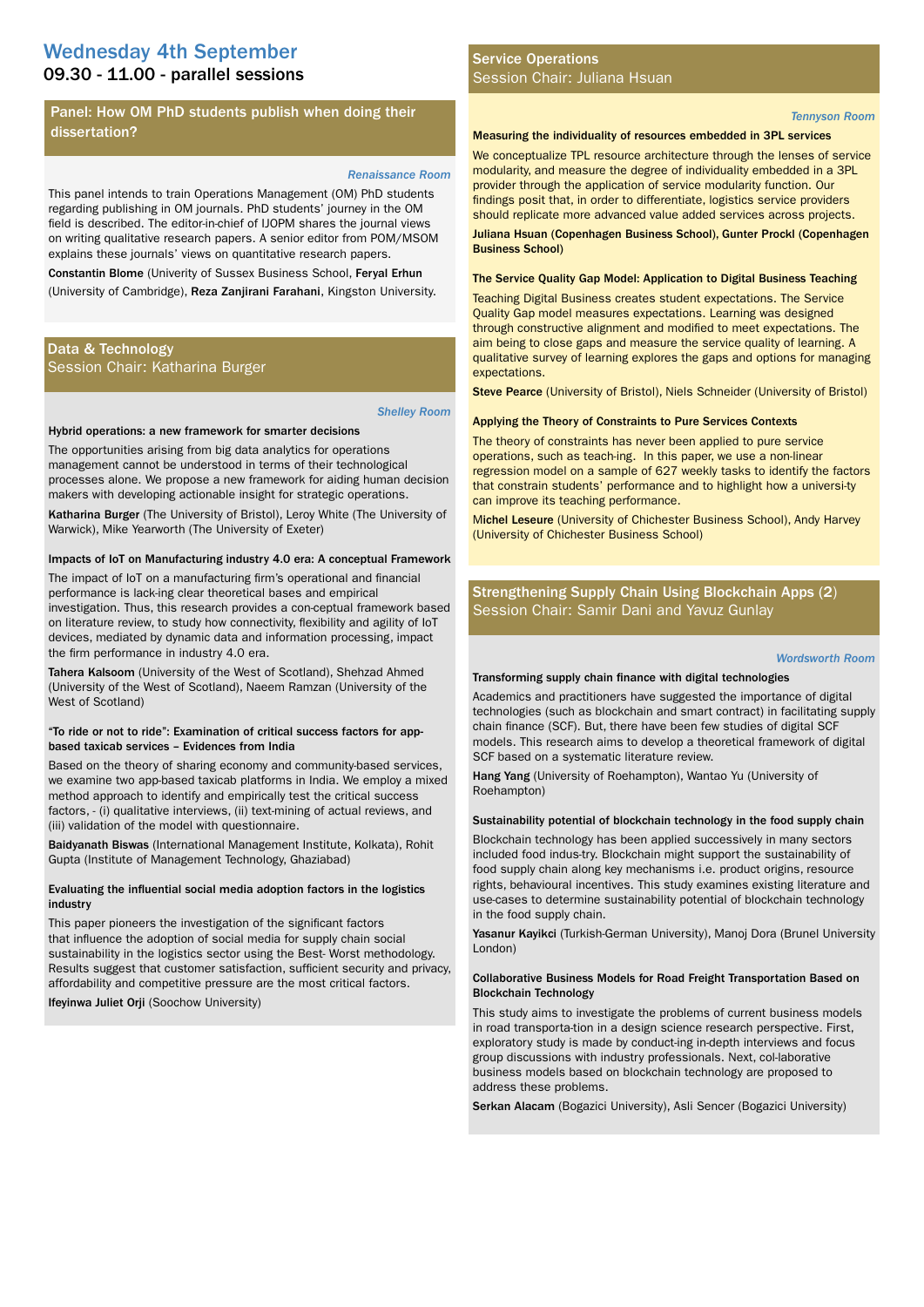#### *La Noblesse Room*

#### Blockchain-based traceability for fashion apparel supply chains

The fashion industry is often criticised for lack of traceability. This paper explores the im-plementation of traceability in the fashion supply chain using blockchain technology (BT). Using a demonstrative simulation we identify what are the sector-specific requirements, main procedures (i.e. smart-contract rules), and how to use them for BT-based traceability.

Rudrajeet Pal (University of Borås), Vijay Kumar (University of Borås), Tarun Kumar Agrawal (University of Borås), Samir Dani (University of Huddersfield), Yavuz Gunalay (Bahçesehir University)

#### Relational Coordination in project-based organizations – a socio-technical approach

Task coordination alone does not accommodate the operational dynamics in project-based organizations. The social-relational part of coordinating interdisciplinary work is recognised as an important component to success. This paper (based on a systematic review of 387 papers on PBOs) proposes a framework to consolidate this dispersed area. Maria Kapsali (Manchester Metropolitan University)

#### Ambidexterity and complexity in 'VUCA' high-Tech Projects

In a "VUCA world" organizations have to be ambidextrous. But this causes complexity. This research studies with a case-study approach (seven cases, 72 interviews) from an opera-tions-perspective, how organizations can cope with this complexity. As a result we develop a framework for coping on the levels organization, project and individual. Martin Rost (University of Stuttgart), Roula Michaelides (Manchester Metropolitan University)

#### Investigating projectification – the case of Dreso ops transitioning to agile projects

We use a series of experimental sprints to investigate the operational transition towards agile projects at Dreso. We collect data on three sets of independent variables on agility, ambidexterity and relationality linked to project performance. We share our experience from the first round of sprints and the framework that emerged.

Maria Kapsali (Manchester Metropolitan University), Roula Michaelides (Manchester Met-ropolitan University), Zenon Michaelides (Manchester Metropolitan University)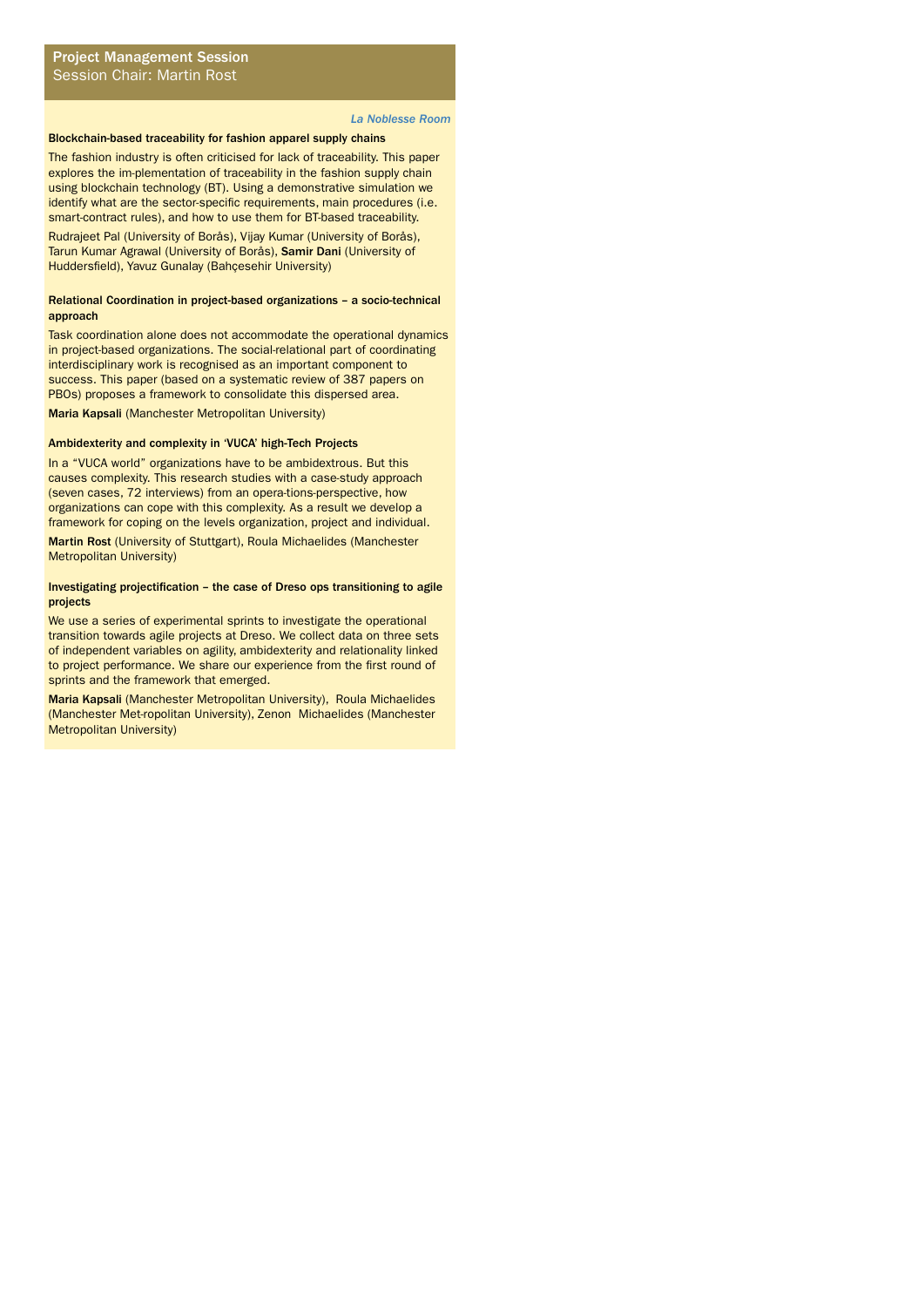# Wednesday 4th September

# 11.30 - 12.45 - parallel sessions

# Panel: Practice-based research: Lessons learned for external research funding

#### *Renaissance Room*

The panel intends to familiarize academics with grant writing insights. Some exemplar finding bodies are introduced (including impact of Brexit on joint research proposals between UK and other European countries are explained). Operations Management experts share their experience with funding journey. Questions are answered through a panel discussion.

Nagesh Murthy (University of Oregon), Michael Bourlakis (Cranfield Management School), Lenny Koh (University of Sheffield Management School), Malgorzata Gosia Czerwiec (UK Research Office)

# Sustainable Operations and SCM (6) Session Chair: Yongmei Bentley

*Shelley Room*

#### Sustainable Food Supply Chain Management

Sustainable food supply chain management (FSCM) has a rich literature mostly covering economic and environmental aspects. This research deals with food waste management focusing on social aspect of FSCM by improving the quality of life of final consumers. The literature review on the subject and future research plan will be presented.

Sheikh Muhammad Zahid (University of Roehampton), Nasrin Asgari (University of Roe-hampton)

#### Factors Motivating Indian Manufacturing SME Employers in Adopting Green Supply Chain Management (GSCM) Practices

The aim of this study is to identify the typical SME employers' perceptions and motivations in adopting GSCM practices in their firms using semistructured interviews. A key finding show a low-level involvement of small enterprise employers in adopting GSCM practices while medium-sized firms are more likely to adopt such practices.

Manpreet Kaur Dhillon (University of Bedfordshire), Yongmei Bentley (University of Bed-fordshire)

#### What is Inamori Management Philosophy?

Konosuke Matsushita, was praised as "God of Business" for his management philosophy. Today, does Japan have a top manager comparable to Konosuke Matsushita? The answer is "Yes". That is, Kazuo Inamori, the founder of Kyocera. This paper considers what the Inamori Management Philosophy is from the three viewpoints of management.

Fangqi Xu (Kindai University)

#### Exploring the Enablers and Inhibitors of Electric Vehicle Adoption Intention from Sellers' Perspective in India: A View of the Dual-Factor Model

The study explores the enablers and inhibitors of electric vehicle adoption intention from the sellers' perspective using TPB and status quo bias theory. Attitude, subjective norm, perceived behavioral control, environmental concern, perceived CSR obligation were found significant enablers. Regret avoidance, inertia, perceived threat, perceived value found to be significant inhibitors.

Amit Shankar (Institute of Management Technology, Ghaziabad), Pooja Kumari (Fore School of Management, New Delhi)

## Manufacturing Operations Session Chair: Simon Thevenin

*Tennyson Room*

#### Linearized formulation for dynamic facility layout problem

Dynamic facility layout problem (DFLP) is NP-hard problem and very complex to solve op-timally. Currently, dynamic programming (DP) approach is used to solve DFLP optimally. No other technique than DP is available in the literature. In this paper, a new linearized formulation of DFLP is presented, to solve it optimally.

Rajesh Matai (Birla Institute of Technology and Science), Surya Prakash Singh (Indian Institute of Technology Delhi)

#### Stochastic dual dynamic programming for supply chain manufacturing master planning

Supply chain manufacturing master planning refers to the optimization of manufacturing and distribution plan in a multi-echelon network under material and capacity constraints. We investigate the use of stochastic dual dynamic programming and progressive hedging as heuristics to solve large instances of SCMP under stochastic demands in a dynamic context.

Simon Thevenin (IMT Atlantique), Yossiri Adulyasak (HEC Montréal), Jean-François Cordeau (HEC Montréal)

#### Quality 4.0: Development of machine learning model for Apparel Quality Monitoring and Prediction

Paper presents machine learning model to predict defect type & quantity in the sewing floor basis fabric & operations. A QI tool integrating high risk analysis, RCA & Predictive model for predicting defect patterns. Model identifies root causes, prediction of occurrence and provides knowledge support for formulating QI plans.

Anupama Gupta (S P Jain Institute of Management & Research), Induja Rajendran (National Institute of Fashion Technology)

# Service Operations (2) Session Chair: Maria Holgado

#### *Wordsworth Room*

How can bike-sharing platform companies overcome service paradox? A social exchange perspective

This study, by using multiple case study method, explores ways in which bike-sharing platform companies overcome the service paradox through improving the operational efficiency. The study mainly finds that two external inputs (i.e., government and capital organization) and one internal input (i.e., customer involvement) affect the relationship between bike-sharing service operations process and operational efficiency. Dun Li (Xi'an Jiaotong-Liverpool University)

#### Innovative technologies in industrial services: configuration and functionalities

Industrial services may benefit from emerging technologies. This work aims to understand the benefits and challenges of integrating new technologies into current service portfolios. It presents a comprehensive literature review on the use of technologies, e.g. IoT and AI, in industrial services, focusing on their capabilities to enhance customer value.

Maria Holgado (University of Sussex)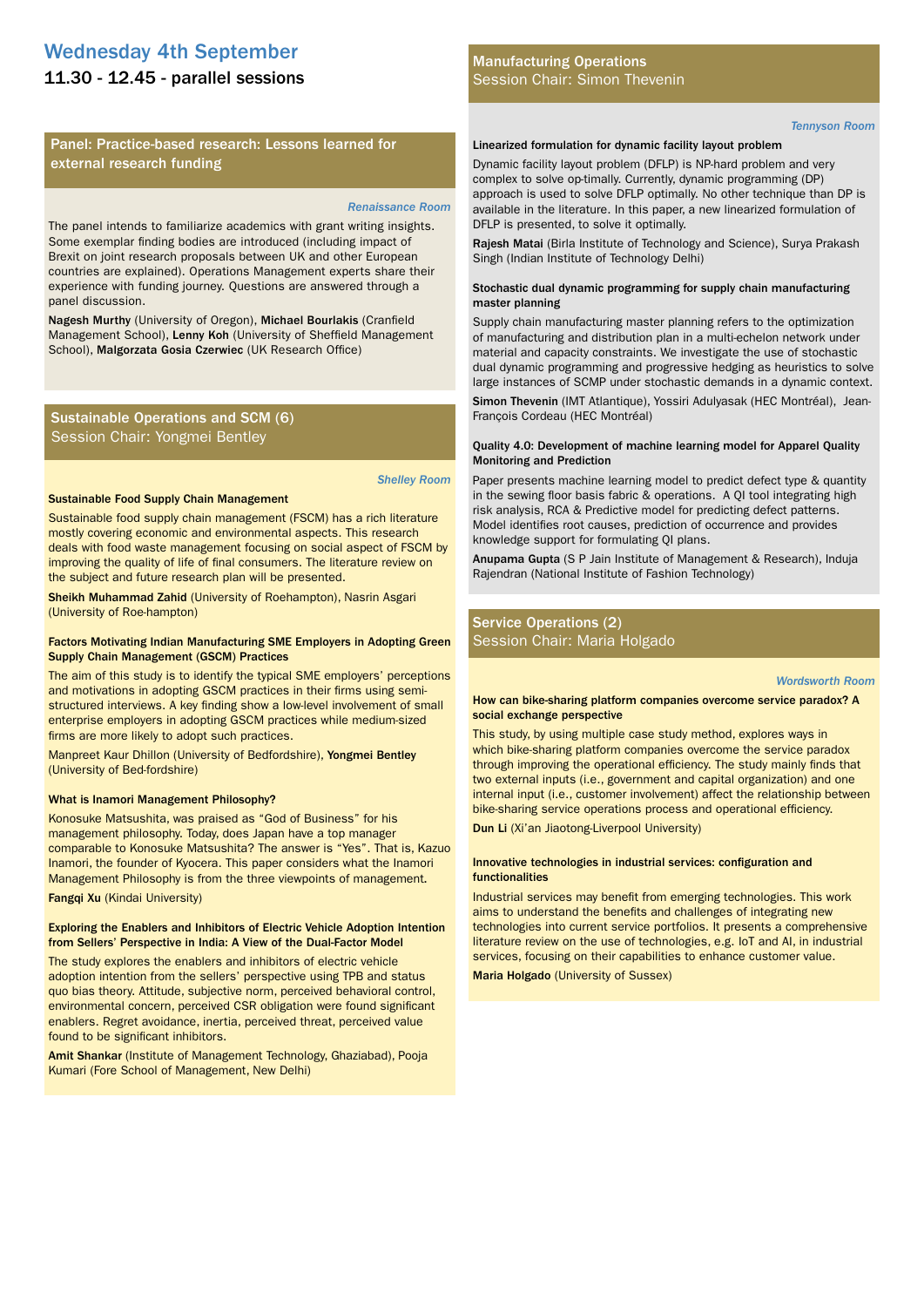#### *La Noblesse Room*

#### Learning to contract differently: How a multinational business adapted their contracting capabilities to local requirement

Our study explores how multinational corporations (MNCs) learn to contract in a new country. Through in-depth study of a French MNC and its boilerplates, we posit that MNCs use problem-solving approach to adapt their contracting capabilities to a new country and sim-ultaneously continue to contract traditionally in their own country.

Beverly Tyler (NC State University), Jas Kalra (University of Bath), Jens Roehrich (Univer-sity of Bath), Brian Squire (University of Bath)

#### Information sharing strategy in supply chains under information leakage

This paper analyzes the information sharing strategy of retailers in competing supply chains under the risk of information leakage. Retailer's motivation to share the signal of demand depends on its accuracy and market condition. The expanse of leakage and manufacturer's subsidy will also influence the choice.

Kai Lin (Peking University), Lihua Chen (Peking University)

#### Deployment of Information Communication Technologies to Mitigate Food Security Risks

Dealing with Food security risk to attain a food secure system is a global concern for which information communication technologies play vital role. Exploratory factor analysis integrated with fuzzy evidential reasoning algorithm assign relative ranks to technologies and proposed a comprehensive framework for the most robust technology i.e. Blockchain.

Rachita Gupta (IMT Ghaziabad), Ravi Shankar (Indian Institute of Technology, Delhi)

#### Severity Assessment of Food Security Impediments in Food Supply Chain

The study provides a modelling framework to perform the severity assessment of food security impediments and profiling of their associated risks based on their effect on social, economic and operational perspectives using fuzzy evidential reasoning algorithm considering decision-makers' behavioural perception. Profiling is performed based on the dynamic changes in risk-percept.

Rachita Gupta (IMT Ghaziabad), Ravi Shankar (Indian Institute of Technology, Delhi)